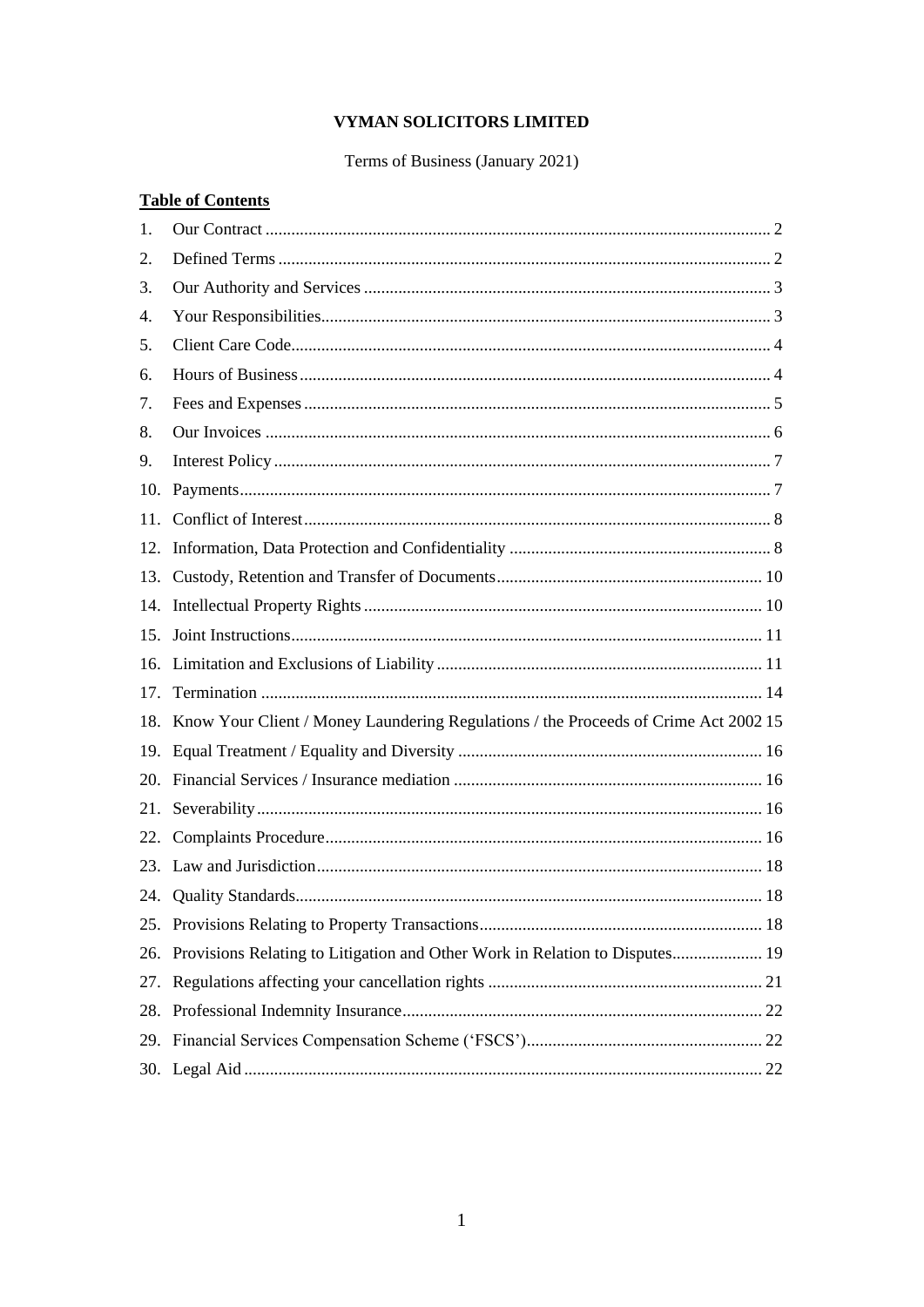# <span id="page-1-0"></span>1. **Our Contract**

- a) Extent These Terms of Business issued by the Firm as supplemented and/or amended by any relevant Client Care Letter apply to each Matter we work on for you.
- b) Variation No variation of these Terms of Business shall be effective unless it is in writing and is signed by one of our Directors.

# <span id="page-1-1"></span>2. **Defined Terms**

In these Terms of Business the following words have the following meanings:

- a) **'Firm' -** means Vyman Solicitors Limited and any successor practice and any service company owned or controlled by or on behalf of the Firm or any of its Directors.
- b) **'Associated Entities' -** means (where you are a body corporate) your shareholders, directors (as individuals not acting together as the board), officers, employees, subsidiaries, parent companies, and subsidiaries of parent companies, (where you are an unincorporated association) your individual members, and (where you are a partnership or LLP) your individual partners or members.
- c) **'Client Care Letter' -** means, in relation to any Matter, the letter (or other agreement) recording the basis of our engagement.
- d) '**Conflict of Interest**' means any situation where:
	- (1) we owe (or, if we accepted your instructions, would owe) separate duties to act in the best interests of two or more clients in relation to the same or a related matter and those duties conflict, or there is a significant risk that those duties may conflict; or
	- (2) our duty to act in your best interests in relation to a matter conflicts, or there is a significant risk that it may conflict, with our own interests in relation to that or a related matter; or
	- (3) we have confidential information in relation to a client or former client, and you wish to instruct us on a matter where:
		- a. that information might reasonably be expected to be material; and
		- b. you have an interest adverse to our other client or former client, and for the purposes of this paragraph "you" does not include Associated **Entities**
- e) **'Credit Period'-** means the period of fourteen (14) days from the date of our invoice for our fees and/or expenses.
- f) **'Documents' -** means Documents Held For You, Our Documents and Your Documents.
- g) **'Documents Held for You' -** means documents we create or receive on your behalf (including communications from or with third parties, notes of conversations and meetings, draft and final documents, and instructions to and opinions of barristers).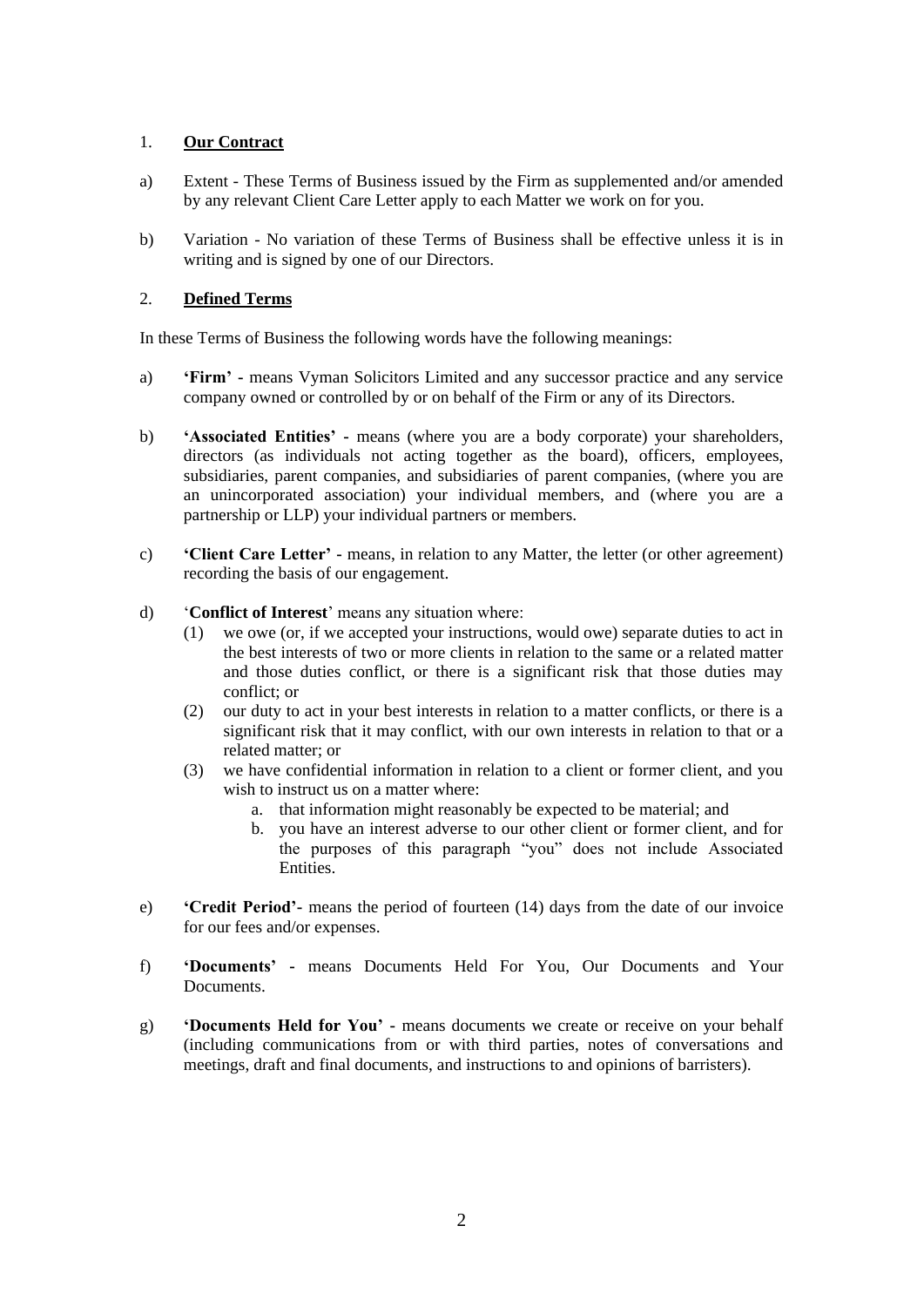- h) **'Force Majeure' -** means any circumstance beyond the reasonable control of the party affected by it and includes, without limitation, telecommunications failure, power supply failure, terrorism, pandemic, national or local lockdown, fuel strikes, severe weather, computer breakdown, failure of suppliers to meet delivery requirements, industrial disputes and absence of personnel due to illness, injury or bereavement.
- i) **'Matter' -** means any specific matter, transaction, dispute or issue in relation to which you ask us to provide Services whether or not it has been defined in a Client Care Letter or other agreement.
- j) **'Our Documents' -** means documents (other than Documents Held for You) which we create or receive for our benefit (including copies of our letters to you, your letters to us, notes of telephone conversations and meetings with you for which we have not charged you, and our preliminary drafts, research materials and internal notes).
- k) **'Partner' -** means a Director of the Firm.
- l) **'Services' -** means all services we provide to you in relation to the relevant Matter.
- m) **'We'**, **'Us'**, and **'Our' -** mean or refer to the Firm.
- n) **'You' -** includes the addressee of the relevant Client Care Letter and any other person identified in the Client Care Letter as our client and 'your' shall have a cognate meaning.
- o) **'Your Documents' -** means documents which you give or lend to us to enable us to provide Services.

#### <span id="page-2-0"></span>3. **Our Authority and Services**

- a) **Our Authority** You give us full authority to act for you to the fullest extent necessary or desirable to provide the Services.
- b) **Barristers & Third Parties** In particular, we may engage barristers and other third parties and otherwise incur on your behalf reasonable expenses of a type which it is necessary or desirable to incur in relation to the Services in question. If we so require, you will contract directly with any third party so engaged by us and assume direct responsibility to them for the payment of their fees and expenses.
- c) **Discretion** A Director of the Firm named in any Client Care Letter as the 'Supervising Director' will be the Director primarily responsible for the provision of our Services. That Director has complete discretion to deploy such of our lawyers, trainee lawyers, paralegals or other staff as she/he deems necessary or desirable to ensure appropriate delivery of the Services.

#### <span id="page-2-1"></span>4. **Your Responsibilities**

- a) You will provide us with timely instructions, information, documents and materials necessary or desirable for us to perform the Services for you.
- b) You will notify us promptly of any changes or additions to instructions, information, documents and materials previously provided by you or on your behalf.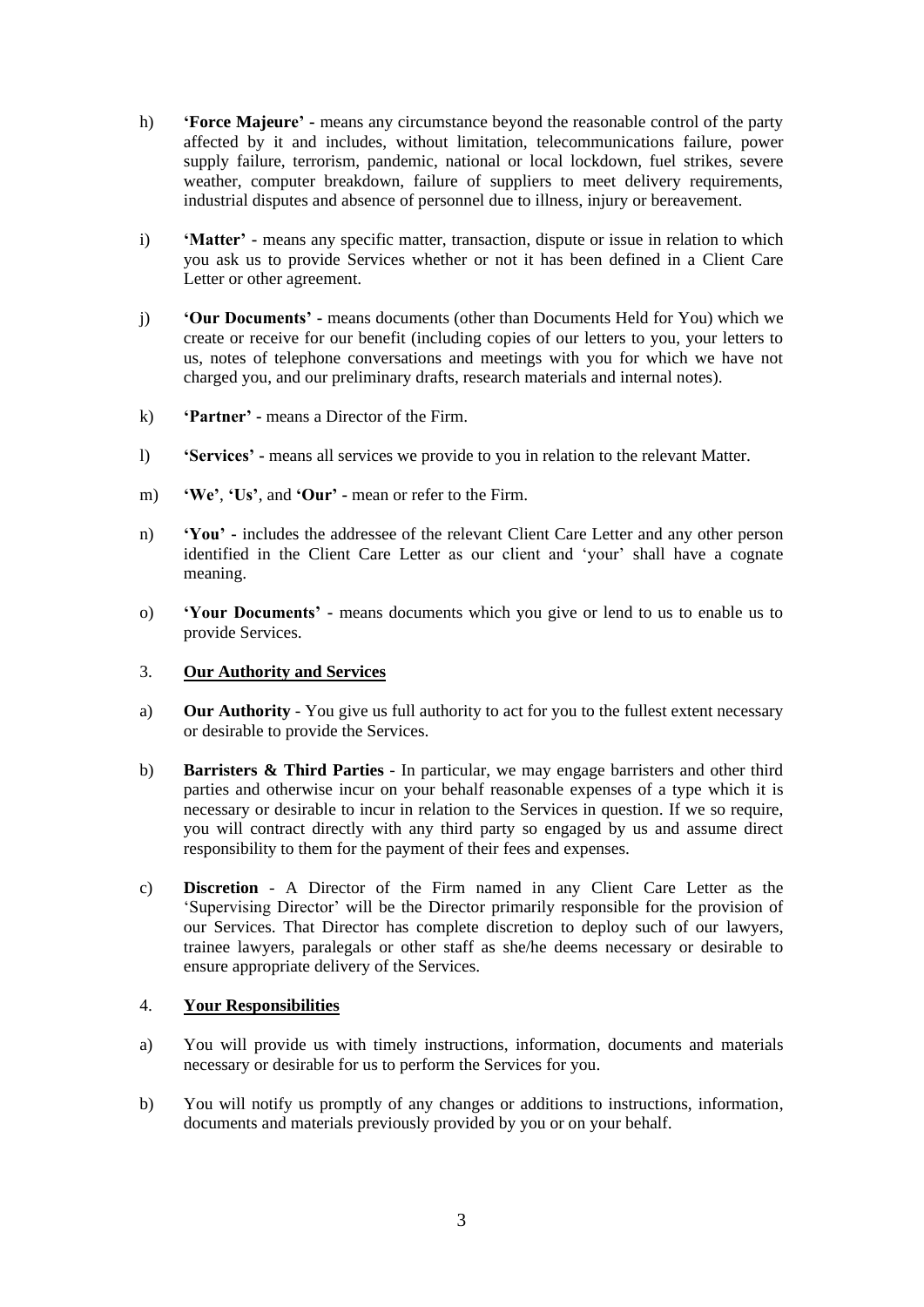c) You will ensure that all instructions, information, documents and materials provided to us is complete in all material respects and not misleading.

# <span id="page-3-0"></span>5. **Client Care Code**

We want you to be satisfied with every aspect of our Service. We therefore operate a Client Care Code, the principles of which are as set out below.

- a) We are committed to the professional standards laid down by the Solicitors Regulation Authority.
- b) To the extent that we are reasonably able to do so, you will be advised at the outset of our engagement about the legal issues relating to your Matter and how we advise they be dealt with, and the immediate steps we propose to take on your behalf.
- c) The Client Care Letter should notify you of the following details:
	- i. the name of the person or persons who is/are dealing on a day to day basis with your Matter; and
	- ii. the name of the supervising Director.
- d) You will be told the name of the new fee earner if the Matter is transferred from one fee earner to another.
- e) We cannot guarantee that the fee earner or supervising Director will be available on demand, but we will do our best to get back to you promptly and efficiently.
- f) You will be informed of the progress of your Matter and the reason for any serious delay.
- g) If you do not understand anything, please always ask. We will explain any important document. If you still are unclear as to the position, please say so. We want you to be fully informed and satisfied.
- h) You may ask for an appointment to discuss your case. Since time is money, you may plan to bring a written list of questions and note the answers. This can also be helpful when telephoning so you do not forget any point.
- i) There may be certain preparatory tasks that you ought to consider carrying out yourself to save costs. An example is putting the papers in order in a file and flagging material items. This is helpful to us, and lowers your bill by saving the time we would otherwise spend.
- j) At the end of your Matter you will be sent a bill and a letter confirming the matter has been completed and, where necessary, summarising any continuing consequences.
- k) If in doubt, ask. If you are still unclear or disagree, you can ask for us to confirm it by letter and you can then write with your comments.

#### <span id="page-3-1"></span>6. **Hours of Business**

a) The normal hours of opening at our offices are between 9.30 a.m. and 5:30 p.m. on weekdays (excluding bank holidays).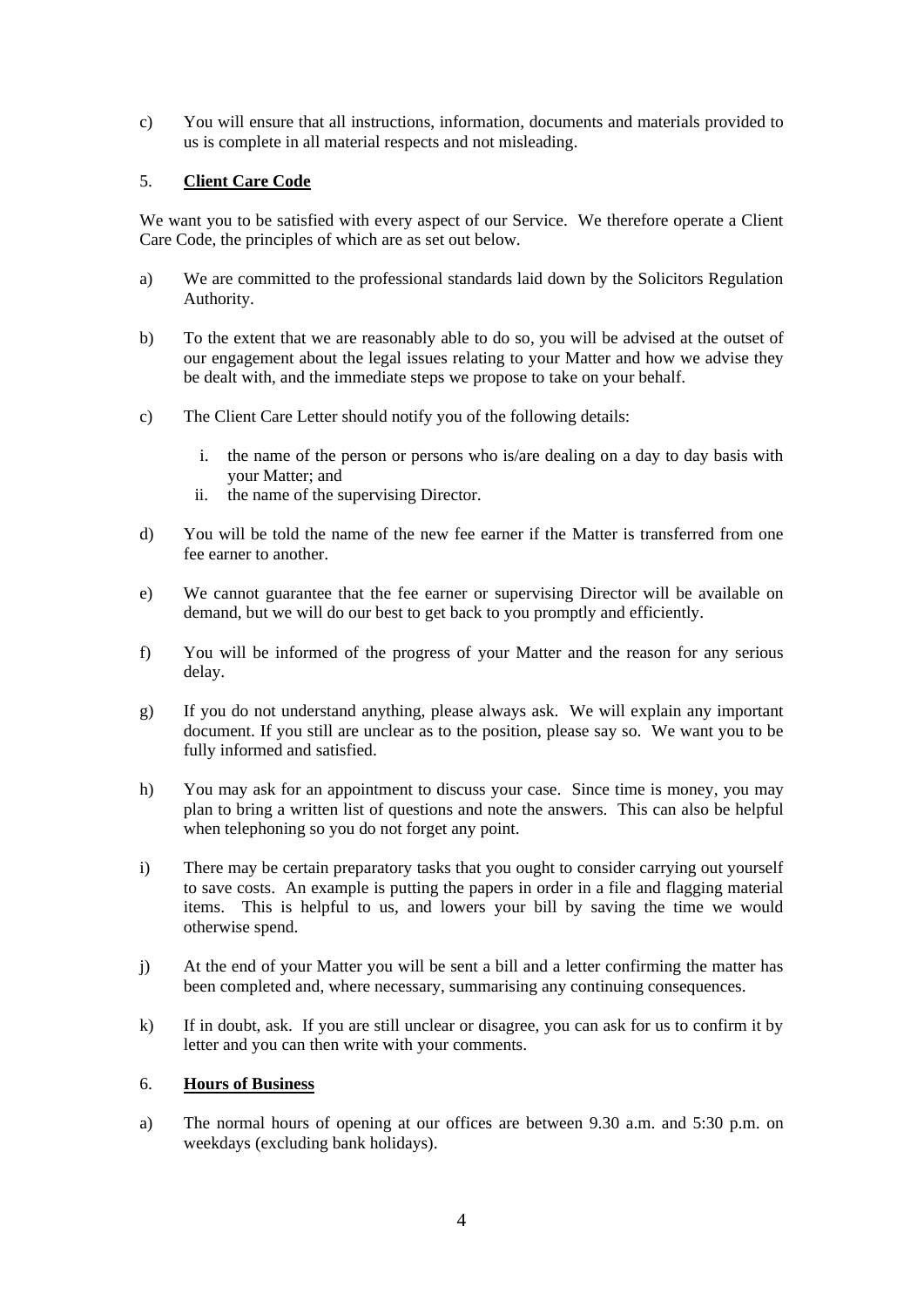b) Messages can be left on the answerphone outside those hours and appointments can be arranged at other times when this is essential.

# <span id="page-4-0"></span>7. **Fees and Expenses**

- a) **Basis of Charging** Unless otherwise agreed in the Client Care Letter, our fees will be calculated principally by reference to the time spent by us in providing the Services at the fixed hourly rates applicable to the relevant staff.
- b) **Premium charges** We may, in accordance with professional guidelines, also charge a premium (where reasonable to do so) to take account of the nature, responsibility, complexity, value and urgency of the Services and other criteria specified in those guidelines.
- c) **Review of Rates** The fixed hourly rates of each of our Partners, Solicitors, Trainee Solicitors, case handlers, paralegals and other staff are reviewed from time to time and we will inform you of any variation in these rates and the date upon which they take effect.
- d) **Expenses** You will be responsible for paying the expenses we incur in the course of providing the Services (including travel and subsistence expenses, search and filing fees, court fees and barristers', foreign lawyers' and other third parties' fees and expenses). We have no obligation to pay for such expenses unless you have provided us with the funds for that purpose.
- e) **VAT** VAT will be charged at the appropriate rate on all fees and expenses. Unless stated in writing to the contrary, any quotation or estimate does not include any expenses or VAT.
- f) **Limited Companies and Limited Liability Partnerships (LLPs)** Where our client is a limited company or an LLP, any person who instructs us or signs our Client Care Letter on behalf of the Company or LLP shall be deemed also to be doing so on behalf of himself or herself and shall be jointly and severally liable, together with the limited company or LLP, to pay our fees, disbursements and expenses and shall indemnify the Firm in respect of any failure by the company or LLP to do so. Without prejudice to the liability under the preceding sentence, we may in addition require a director and/or controlling shareholder or member to provide a personal guarantee in respect of our fees and expenses. If such request is refused, we will be entitled to stop acting and require immediate payment of our fees on a time spent basis and expenses as set out above.
- g) **Payments on Account** We may require you to make a payment to us on account of our fees and expenses at any time and on more than one occasion. Money paid on account which is not subsequently required for fees and expenses will be returned promptly. We are not obliged to credit payments on account against interim invoices but may do so if you fail to make prompt payment.
- h) **Estimates** The provision of figures (orally or in writing) from time to time for the likely cost of a piece of work is an estimate only and does not constitute a contract to carry out the work at that cost.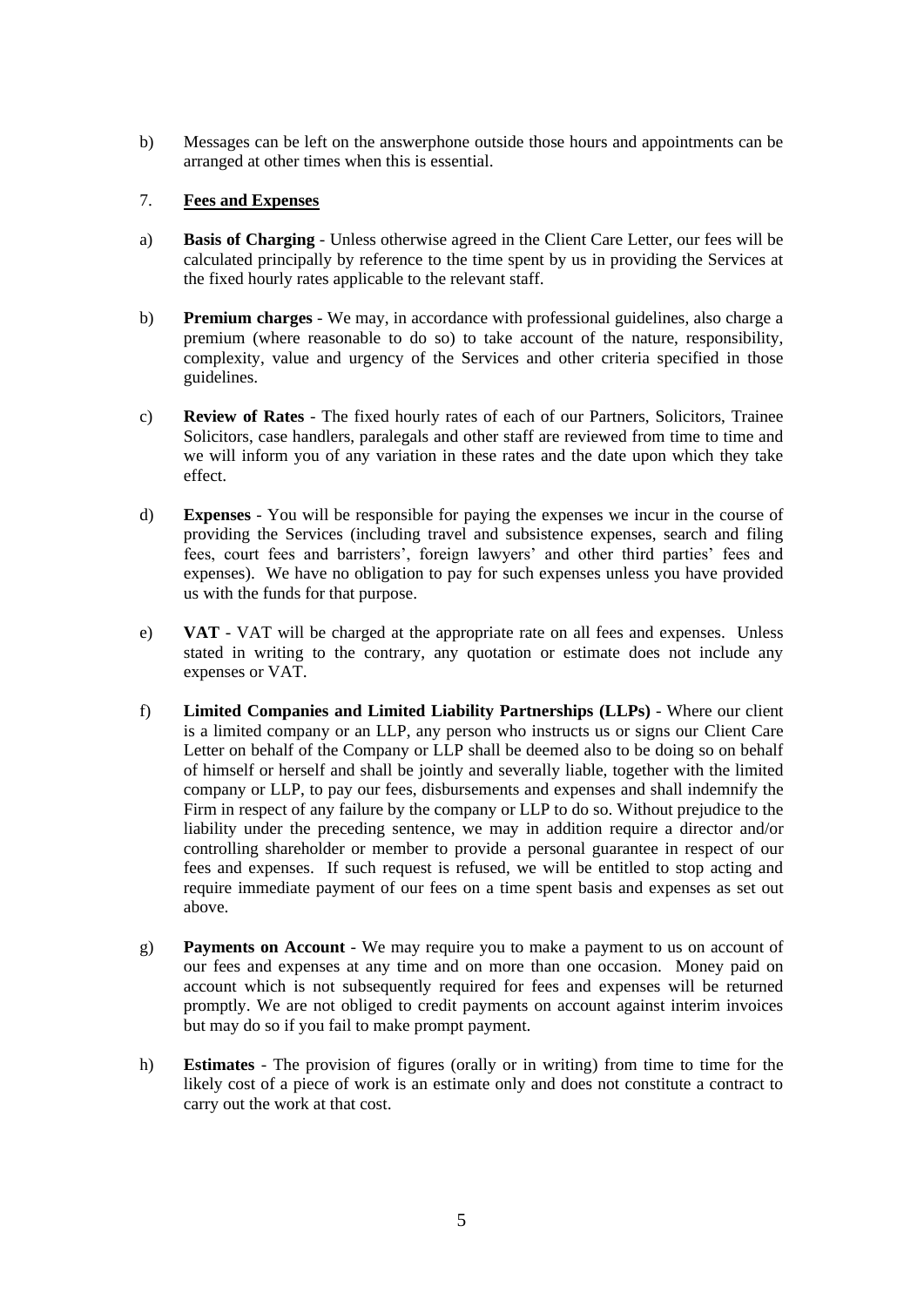- i) **Quotations** The provision of a written quotation for work constitutes an offer to carry out the work at that cost and does not become a contract until you accept the quotation or a defined part of it.
- j) **Additional Work** Where we carry out work which falls outside the scope of an accepted quotation, or of an estimate which is subsequently incorporated into a contract between us, we may charge fees at our fixed hourly rates, in addition to the quoted or estimated fee. We may also charge additional fees on the same basis for work within the scope of such a quotation or estimate which is made more time consuming, onerous or urgent as a result of:
	- i. circumstances or information which we did not know or could not reasonably have anticipated at the time of the quotation or estimate (whether or not you were aware of them/it); or
	- ii. your, or your agents', act or omission.
- k) **Commissions** If we receive a commission from a third party arising from work we are doing for you, we will credit you with the commission unless you have agreed otherwise or the amount is less than (£20) twenty pounds (excluding VAT).

# <span id="page-5-0"></span>8. **Our Invoices**

- a) **Frequency of Invoices** Unless otherwise agreed in the Client Care Letter, we will be entitled to invoice you in respect of our fees and expenses monthly and on completion of each Matter. At the end of our financial year we shall be entitled to bring up to date our invoicing in respect of all your then unbilled work.
- b) **Interim Invoices** Unless otherwise stated, monthly or other interim invoices are a final account of our fees for all work done during the period to which they relate. You agree that we may bring proceedings on interim invoices which are not final bills where we have provided Services and the amount of the invoice does not exceed the cost of the Services provided at the applicable fixed hourly rates.
- c) **Disbursement Invoices** There may be a delay in invoicing expenses incurred on your behalf pending our receipt of the relevant invoices from suppliers. Unless otherwise stated, such invoices are not a final invoice in relation to such expenses.
- d) **Payment Terms** Interest will accrue on all debts over 14 days until the time they are paid at the rate of 8% per annum. Any debts that have to be chased will incur a handling charge of £50 plus VAT on each occasion that the debt is chased (whether in writing, by telephone, by email or otherwise).
- e) **Non Payment** If you do not pay any invoice by the end of the Credit Period, or the sum we have requested on account within fourteen (14) days (or such longer period as we may specify) of our demand, we may suspend or terminate the provision of all or any Services (and instruct any third parties engaged by us to suspend the provision of their services) and may invoice you for all accrued fees and expenses. We will not be liable for any damage caused to you or your Matter as a consequence of or in connection with such a delay or suspension.
- f) **Third Party Payments** In some circumstances, you may have a right of recovery or indemnity against a third party in respect of all or part of our invoices, but we are not permitted to issue a VAT invoice to any person other than you in any circumstances, and you remain liable to us to pay our invoices notwithstanding such a right.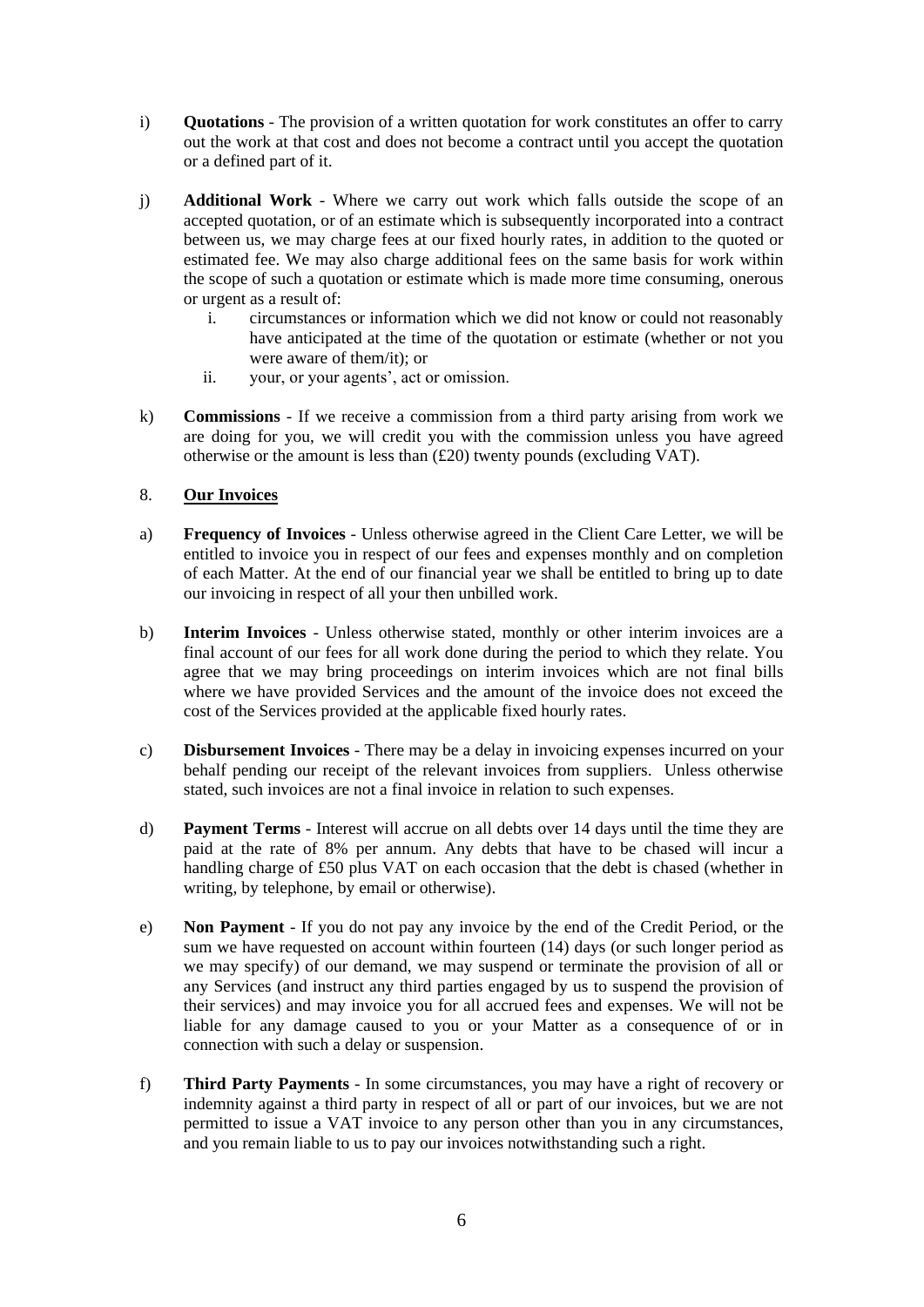- g) **Right to Retain Money, Documents and Property** As a contractual right, in addition to any right to retain Documents, your money, and property available to us under the general law (lien), we have the right to retain Documents, your money, and your property (whether held in relation to the Services for which payment has not been made or any other Services or for any other reason) until you have paid us in full.
- h) **Payment Methods** You may pay by cheque, credit or debit card, or directly into our bank account. Please contact us directly for our bank details.
- i) **Cash Payments** The Firm's policy is not to accept cash payments from clients. If you try to avoid this policy by depositing cash directly with our bank, we may decide to charge you for any additional checks we decide are necessary to prove the source of the funds. Where we have to pay money to you, it will be paid by cheque or bank transfer. It will not be paid in cash or to a third party.

# <span id="page-6-0"></span>9. **Interest Policy**

- a) To facilitate the carrying out of your instructions to us, your money may be held in our client account. When money is held in our client account, interest may be accrued on that money. Our interest policy sets out the guidelines for when interest will be paid and is summarised below.
- b) As money held in our client account is necessary, but incidental, to facilitate the carrying out your instructions, the rate is unlikely to be as high as the rate you may be able to obtain when depositing the money with your bank.
- c) Unless we agree with you to the contrary, we will generally not pay interest to you on any of your money held in our general client account or in a designated client account.
- d) If we do agree to pay to pay you interest: it will be calculated on a daily basis and calculated on amounts held overnight from the day the funds are cleared; it will be calculated at the rate based on our current bank rate; it will paid to you without deduction for income tax; it will not be paid if your money is being held for a specific purpose (e.g. payment of counsel's fees, other expenses or disbursements, or held to the order of another solicitor); it will only be paid if the amount is £20 or more; and we are entitled to deduct a reasonable administration fee for calculating and paying to you such interest.

#### <span id="page-6-1"></span>10. **Payments**

- a) **Cybercrime** There is a significant risk posed by cyber fraud, specifically affecting email accounts and bank account details. There is a heightened risk that emails which appear to be to or from us, and which may contain payment details or instructions, are in fact fakes or fraudulent. Fraudsters have targeted property buyers, sellers and their solicitors often by way of interception of emails to steal client funds.
- b) **Transferring Money to Us -** Please use the account details specified by us at the outset of your Matter when transferring funds to us. Always ensure that the payment reference is quoted so that we can allocate funds correctly upon receipt.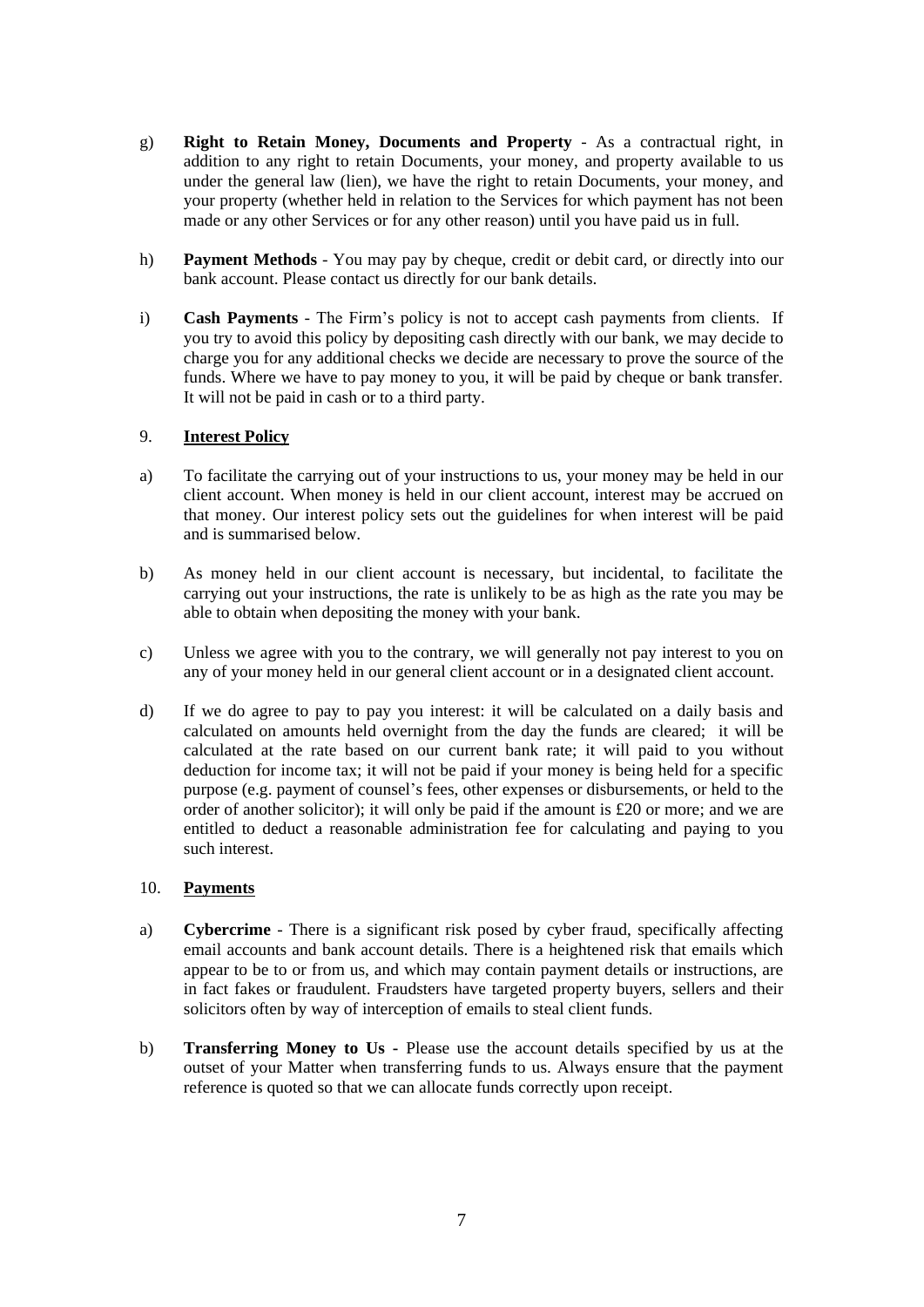- c) **Verify Account Details** It is highly unlikely that our bank account details will change during the course of a Matter. Please be careful to check account details with us if in any doubt. If you are advised that our bank details have changed please contact our offices immediately in order to verify this. If you are in anyway uncertain, or concerned about any communication received from us, then please telephone your fee earner, or speak to one of our Directors immediately. Please do not respond to any such communication by email, or take any action until you have verified the authenticity by speaking with us.
- d) **Transferring Money to You** Because of the heightened risk of cybercrime or identity fraud, you must confirm to us by 2 separate and distinct means of communication the details of any account to which we are to send money. Such confirmation methods must include a written and signed authority for payment.
- e) **Exclusion of Liability** We will not be liable for any loss or damage in connection with a payment to an incorrect account as a consequence of or in connection with email hacking, identity theft, cybercrime, or fraud by third parties in general.

# <span id="page-7-0"></span>11. **Conflict of Interest**

- a) **Similar Activities** We may act for parties engaged in activities similar to or competitive with yours.
- b) **Third Parties** Once we have agreed to act for you in relation to a Matter, we will not act for a third party in relation to the same Matter if there is a Conflict of Interest between that third party's interests and your interests.
- c) **Instructions Creating a Conflict of Interest** We may decline to act for you where accepting your instructions would create a Conflict of Interest or cause us to break an existing agreement with a third party.
- d) **Consent** Where our professional rules allow, and subject to satisfying the requirements of those rules (for example by implementing a 'Chinese Wall' or information barrier), we may act for you and another client where a Conflict of Interest would otherwise exist, provided that we have the consent of both parties. We do not require your consent to act against an Associated Entity.
- e) **Cessation of Services** If, whether through a change in circumstances or otherwise, we find that we have agreed to provide Services to you in circumstances which give, or could give, rise to a Conflict of Interest we will discuss with you how to deal with the conflict and may, be obliged to stop providing Services to you and/or to all other clients affected by the Conflict of Interest. We will not be liable for any damage caused to you or your Matter as a consequence of or in connection with such a cessation of Services.

#### <span id="page-7-1"></span>12. **Information, Data Protection and Confidentiality**

a) **Information About You** - We use the information you provide primarily for the provision of or Services to you and for related purposes including updating and enhancing client records, analysis to help us manage our practice, statutory returns, and legal and regulatory compliance. Please note that our work for you may require us to give information to third parties such as expert witnesses and other professional advisers and to our Partners, employees and agents and IT and other service providers.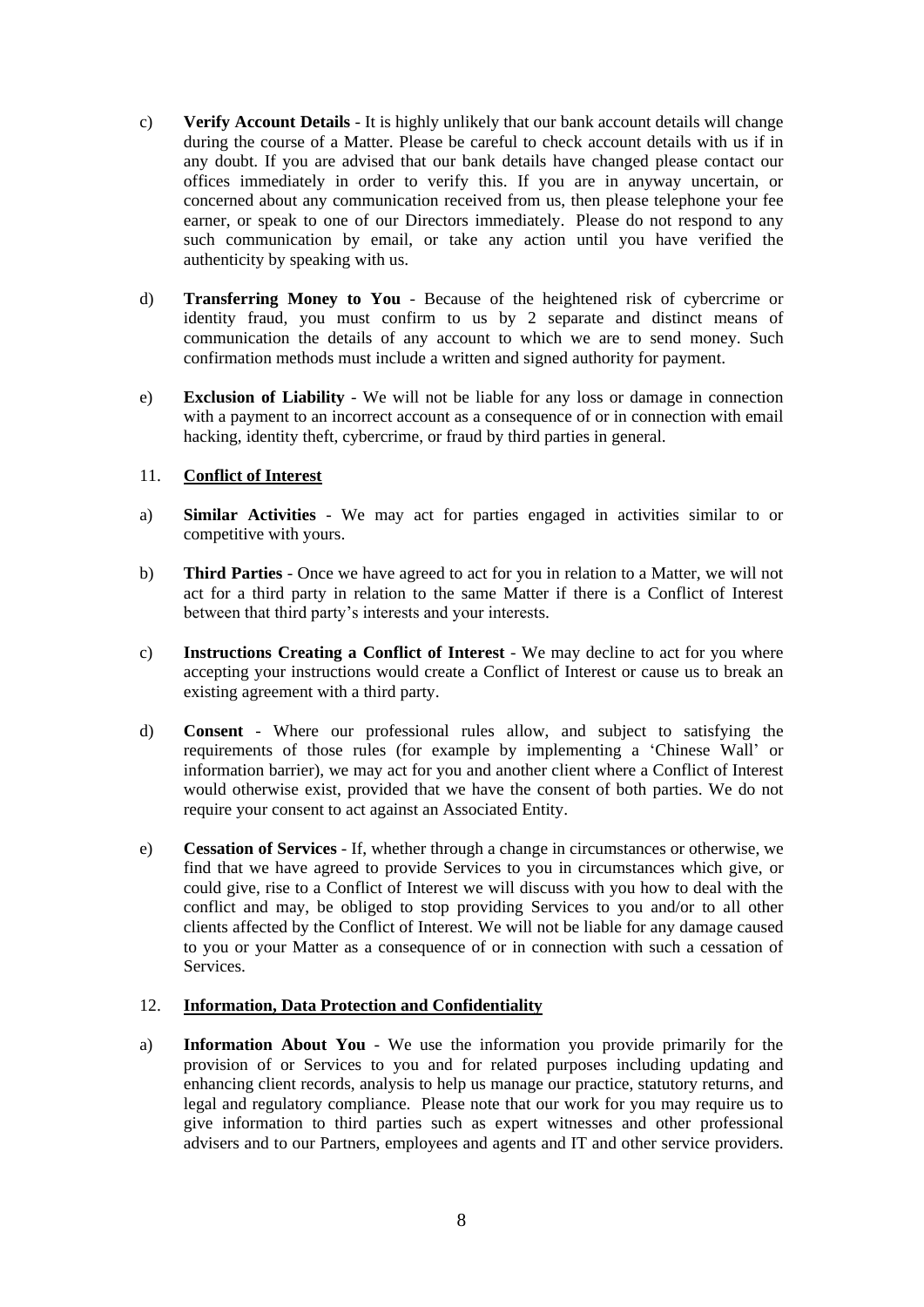We may use it to administer your account with us, including tracing and collecting any debts. We may also use it to ensure the safety and security of our premises (where we may also use CCTV), for fraud prevention purposes (including verification checks for our money laundering obligations), to assess client satisfaction (such as by asking you to participate in surveys), and to help improve our services generally. We may also use it to contact you by letter, telephone, e-mail or otherwise about our services and about events such as seminars and conferences and to send you briefings and similar material.

- b) **Use by Third Parties** Sometimes we ask other companies or people to undertake typing / photocopying / other administration duties on our files to ensure this is done promptly. We will always seek to agree a confidentiality obligation on the part of these outsourced providers. If you do not want your file to be outsourced, please tell us as soon as possible.
- c) **Identity Checks** We may contact third parties including commercial providers to carry out electronic or other identity checks and verify information we have received about you. We will pass on to you the charges for doing so.
- d) **Data Protection** Our use of your data is subject to your instructions, the Data Protection Act 2018, the General Data Protection Regulations (GDPR), and our duty of confidentiality. Our Data Privacy Manager (currently Anup Vyas) is responsible for data protection. You have various rights in respect of your data including: to request access; to request correction; to request erasure; to object to processing; to request restriction of processing; to request a transfer of your data; and to withdraw your consent. Full details about how we handle your data and your rights are set out in our Privacy Policy which is on our website.
- e) **Our Duty of Confidentiality** We will treat any information which is confidential to you and which we obtain as a result of acting for you as strictly confidential, save:
	- (1) for the purpose of acting for you; or
	- (2) for disclosures to our auditors or other advisers or for the purposes of our professional indemnity insurance; or
	- (3) as otherwise required by law or other regulatory authority to which we are subject; or
	- (4) as set out elsewhere in these Terms of Business.
- f) **Publicity & Announcements** We may refer publicly to your name as a client of ours, provided we do not disclose any information which is confidential to you.
- g) **Other Information** We shall be under no duty to disclose to you (or take into account in the course of providing the Services) any information acquired by us in acting for any other client or any information in respect of which we owe a duty of confidentiality to a third party.
- h) **Your Duty of Confidentiality** Our advice and other communications with you are confidential and may not, without our consent, be disclosed by you to any third party (other than to your employees and agents who require access and who do not disclose it further) or otherwise made public except as required by law or other regulatory authority to which you are subject. If, as a result of our acting for you, you acquire any information in respect of which we notify you that we owe a duty of confidentiality to a third party you will keep it confidential and not use it without our consent.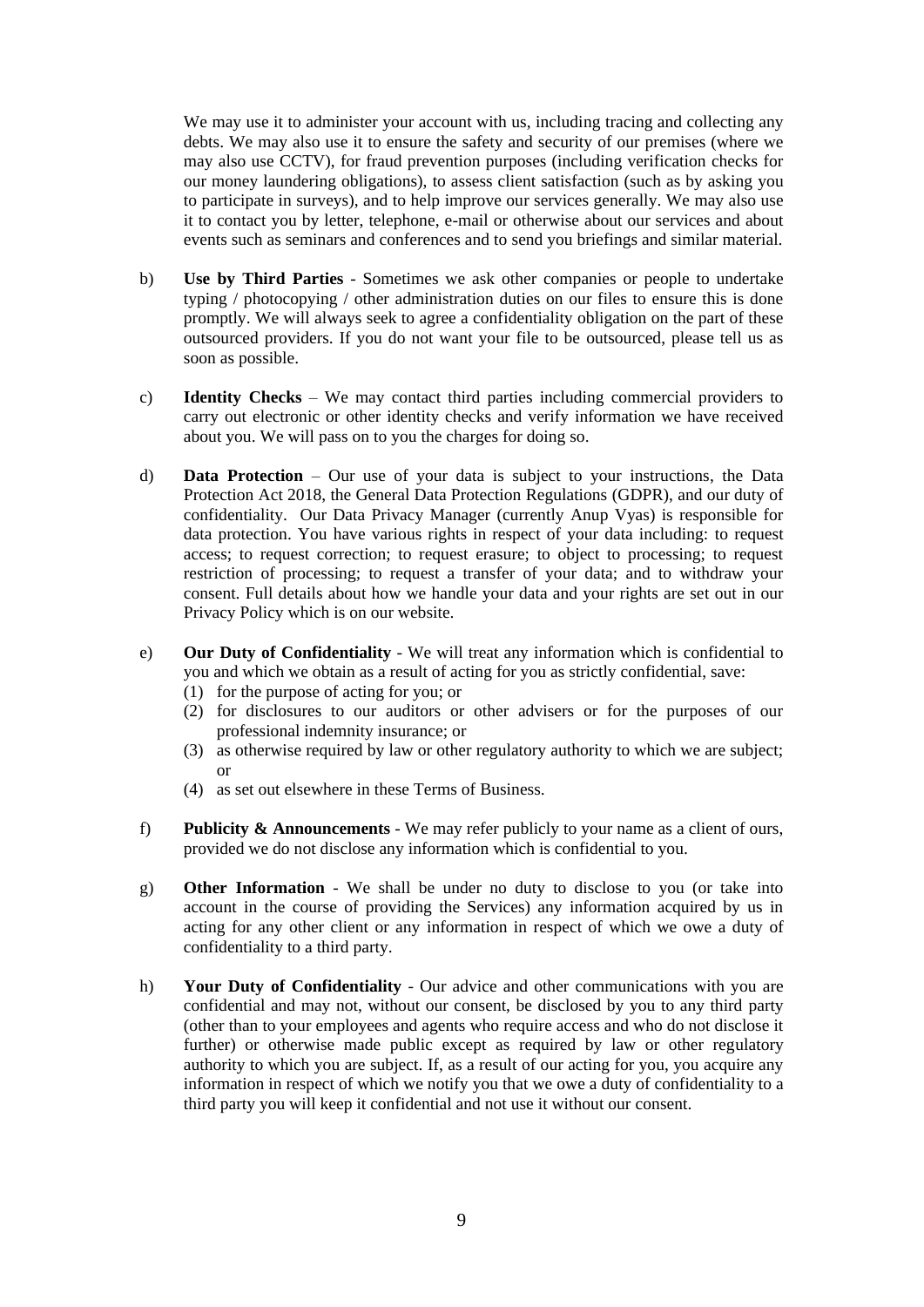i) **Consent** - By signing and returning a copy of any Client Care Letter, or instructing us generally, you are agreeing that we may use your contact details and information in this way. If you do not wish your information to be used in any of the ways described, please inform us in writing.

# <span id="page-9-0"></span>13. **Custody, Retention and Transfer of Documents**

- a) We will, at your request, either during the provision or after completion of any Services, release to you or to your order Your Documents and Documents Held For You, provided that we are not at the time exercising our right to retain documents pending payment of outstanding fees and expenses or are prevented by any court order, undertaking or other legal constraint from doing so. We may copy all of Your Documents and Documents Held for You before releasing them.
- b) We may at any time scan, copy, or otherwise make electronic copies or images of any Documents (other than Documents held in safe custody), destroy the originals and thereafter hold the Documents only in such copy or image form. Unless expressly agreed otherwise in writing we will keep all Documents whether in original, copy or imaged form for a minimum of six (6) years, after which we may destroy them and any copies or images of them.
- c) We may agree to store title deeds, wills and other especially valuable documents in safe custody for you if you require and, if we do, we will not, without your consent, destroy any such documents.
- d) We do not accept responsibility for the loss or damage of any item which we hold on your behalf unless we expressly agree in writing to the contrary.
- e) After completing the work, we will be entitled to keep Documents and all your papers whilst there is still money owed to us for fees and expenses.
- f) We will keep our file of your papers for up to six (6) years, except those that you ask to be returned to you. We keep files on the understanding that we can destroy them six (6) years after the date of the final bill. We will not destroy documents you ask us to deposit in safe custody.
- g) If we take papers or documents out of storage in relation to continuing or new instructions to ask for you, we may charge for such retrieval. We may also charge you both for time spent producing stored papers that are requested as well as reading correspondence or other work necessary to comply with your instructions in relation to the retrieved papers.

#### <span id="page-9-1"></span>14. **Intellectual Property Rights**

- a) **Copyright** We retain copyright and all other intellectual property rights in all documents and other works we develop or generate for you in providing the Services (including know-how and working materials as well as final documents).
- b) **Licence** We grant you a non-exclusive, non-transferable, non-sublicensable licence to use such documents or other works solely for the Matter to which the Services of developing or generating them relate and not otherwise. If you do not pay us in full for our Services in relation to that Matter we may, on giving you notice, revoke that licence and only re-grant it to you once full payment has been made.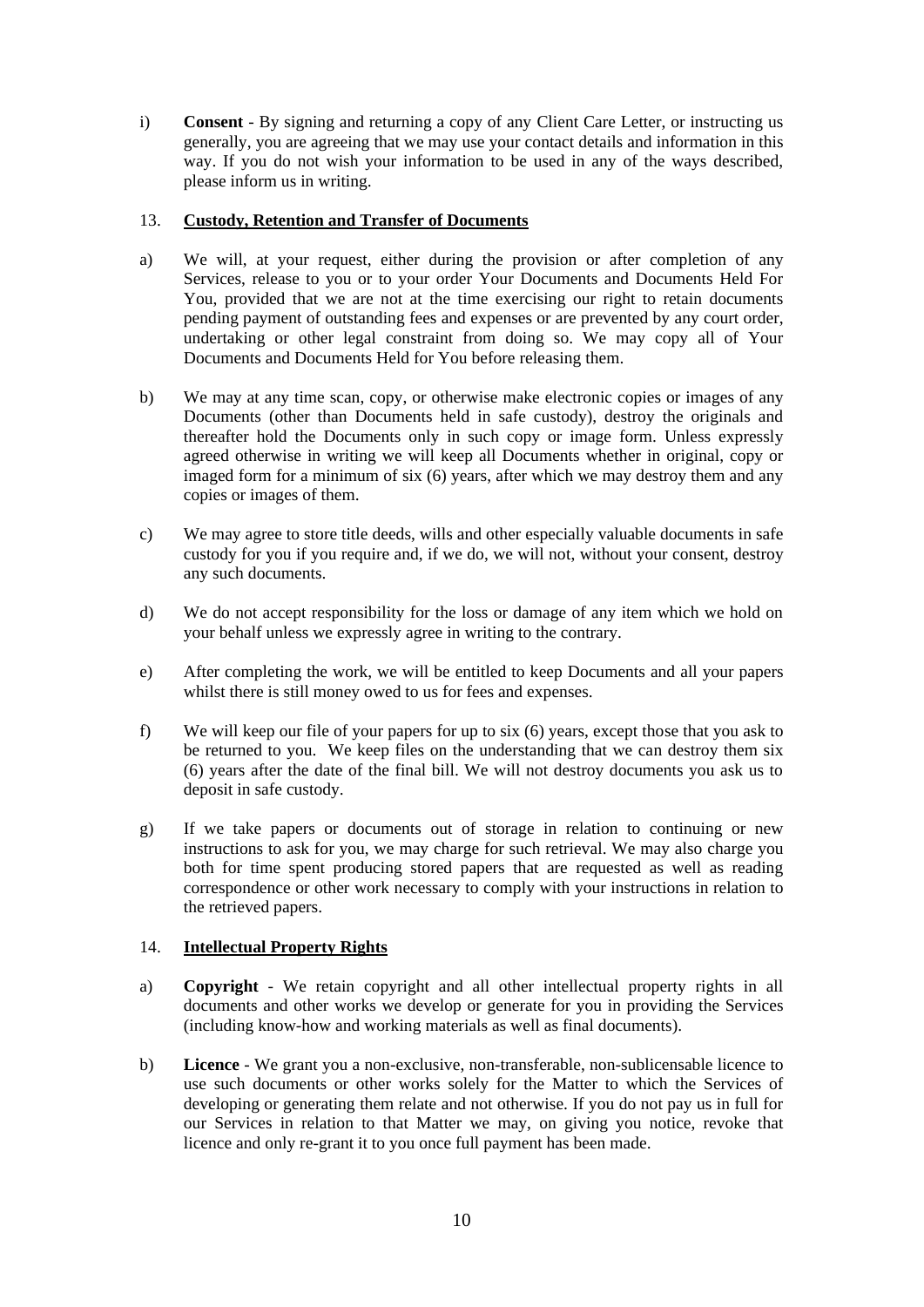c) **Opinions from Barristers and other Third Parties** - We may retain, for our subsequent use, a copy of the advice or opinion of any barrister or other third party given in written form (or any note of any advice or opinion) obtained in the course of providing the Services. Any barrister or other third party will be instructed on the basis that any such advice or opinion will be so retained. If we retain a copy of any advice or opinion in this manner we will take all reasonable steps to conceal information (such as names, addresses or descriptions) which might reasonably enable you to be identified.

# <span id="page-10-0"></span>15. **Joint Instructions**

- a) **Responsibilities of Joint Clients** Where we agree to work on a Matter for more than one client jointly, the rights and obligations of the joint clients to us in relation to the Services will be several (save for obligations to pay money to us, which will be joint and several).
- b) **Disclosure of Information** Each joint client irrevocably permits us to disclose to any other of the joint clients at any time any information which we would otherwise be prohibited from so disclosing by virtue of our duty of confidentiality.
- c) **Suspensions or Termination** If any joint client ends this permission during the provision of the relevant Services, or if a Conflict of Interest otherwise arises between joint clients, we may suspend or terminate the provision of Services related to that Matter to one or more of the joint clients.
- d) **Documents** If any joint client asks us to transfer documents we will deliver Your Documents to, or to the order of, the joint client who delivered them to us. We will retain any Documents Held For You and will supply copies to each joint client, making the originals available at one of our offices for inspection by any joint client on reasonable prior written notice and subject to payment of our reasonable charges for copying or arranging inspection.

#### <span id="page-10-1"></span>16. **Limitation and Exclusions of Liability**

- a) **Duty of Care** We will use reasonable skill and care in the provision of the Services.
- b) **Risk Assessments** Where we make an assessment for you, either expressly or by implication, of the likely level of risk associated with different potential courses of action, you accept that such assessment is a matter of opinion only and made relying only upon the information and documents then available to us and cannot, therefore, be definitive. Accordingly, such an assessment should only be used as one element in the making of any practical or commercial decision.
- c) **Commercial & Practical Decisions** You accept that the magnitude or acceptability of a risk and the making of any commercial or practical decision is a matter for you exclusively. We are under no obligation whatsoever to give commercial or practical advice. Whilst we may offer commercial or practical advice, you accept that any such advice that we do give is without liability on our part.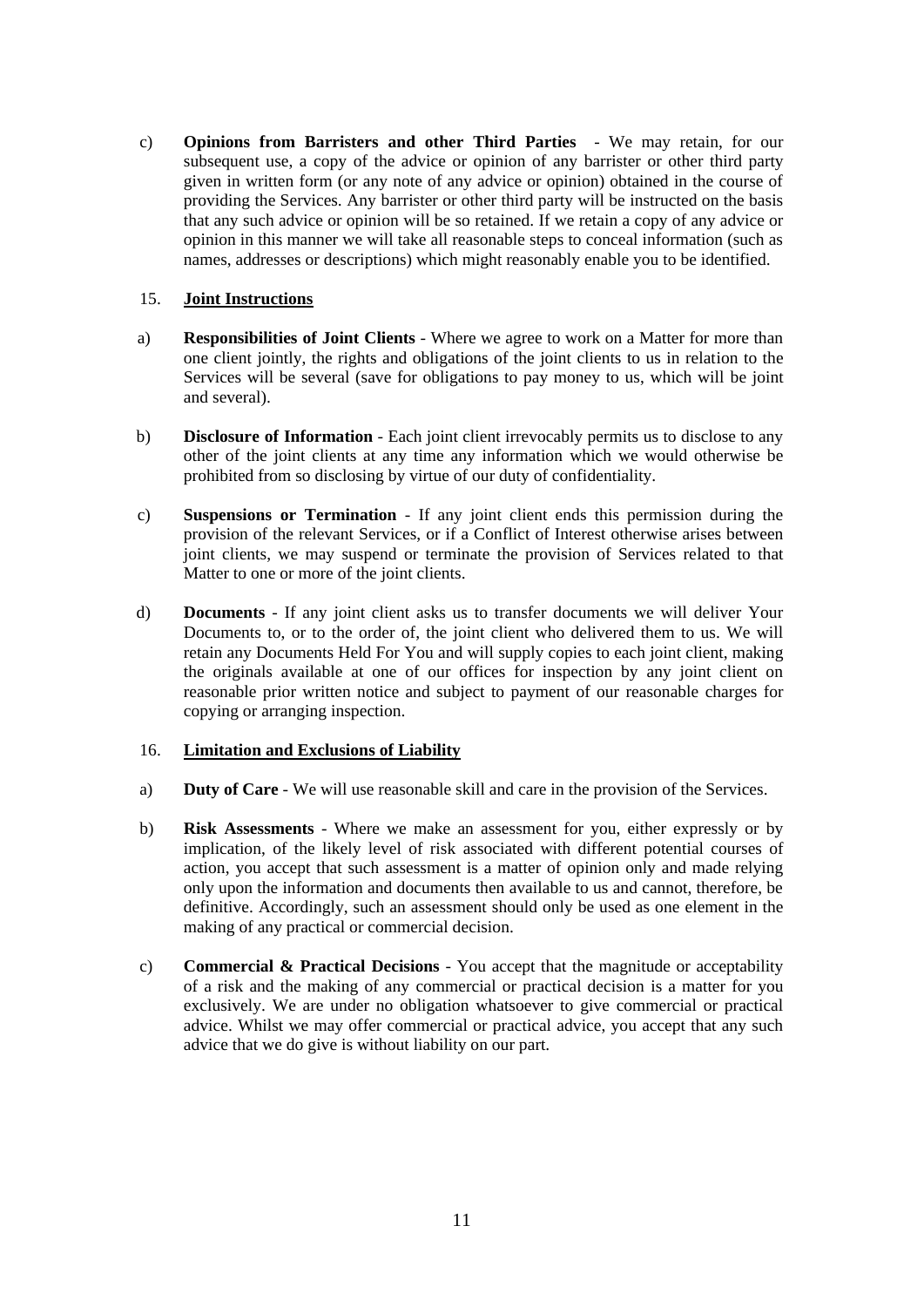- d) **Cap on Liability** The aggregate liability of the Firm (or of any service company owned or controlled by or on behalf of any of the Partners) and of all Partners, consultants to and employees and agents of the Firm and any service company owned or controlled by or on behalf of any of the Firm or the Partners in any circumstances whatsoever, whether in contract, tort, under statute or otherwise, and howsoever caused (including but not limited to our negligence or non-performance), for loss or damage arising from or in connection with the Services provided shall, in relation to each Matter, be limited to the sum, unless otherwise agreed, of six million pounds (£6,000,000.00)
- e) **Third Parties** The Services are provided to and for the benefit of you as our client and you alone. No other person may use or rely upon the Services nor derive any rights or benefits from them. The provisions of the Contracts (Rights of Third Parties) Act 1999 are to that extent excluded.
- f) **No Liability of Partners, Consultants, Employees or Agents** The Firm alone will provide the Services and you agree that you will not bring any claim whether in contract, tort, under statute or otherwise against any Partner, or any consultant to, or employee or agent of the Firm or any service company owned or controlled by or on behalf of any of the Partners; and those Partners, consultants, employees and agents shall be entitled to rely on these terms of Business insofar as they limit their liability.
- g) **Drafts** Where we provide draft or provisional advice or other materials, that advice or those materials are not to be relied upon as constituting our final view.
- h) **Current Law** The Services are provided in accordance with professional practice requirements and the proper interpretation of English law, as each exists on the date on which the relevant Service is provided. If there is any change in such requirements or English law, or their interpretation, after the relevant Matter has been concluded (or before that time but which could not reasonably be known by us at that time), we have no responsibility to notify you of, or of the consequences of, the change.
- i) **English Law** We only advise on the Laws of England and Wales. If you require advice on the laws of other jurisdictions, we will, with your agreement, instruct lawyers practising those laws to give such advice, on the same basis as we engage other third parties on your behalf. We shall have no liability in respect of any advice received from us or from third parties in respect of the laws of any other country. We shall not be liable for any loss, damage, cost or expense arising from any advice or document subject to the laws of a jurisdiction outside England and Wales. If we draft the document or advise in connection with a matter which is subject to the laws of a jurisdiction outside England and Wales, you will accept the risk and responsibility of obtaining or not obtaining expert advice on the laws of that jurisdiction.
- j) **Communication** We shall communicate with you at the postal and email addresses and the telephone and fax numbers which you publish unless you ask us to use other addresses and numbers. You will notify us in writing if you regard any communications from us as particularly confidential and the means by which you require us to make such communications. Subject to any such notification you may make to us, we shall not be required to encrypt, password-protect or digitally sign any email, or attachment, sent by us.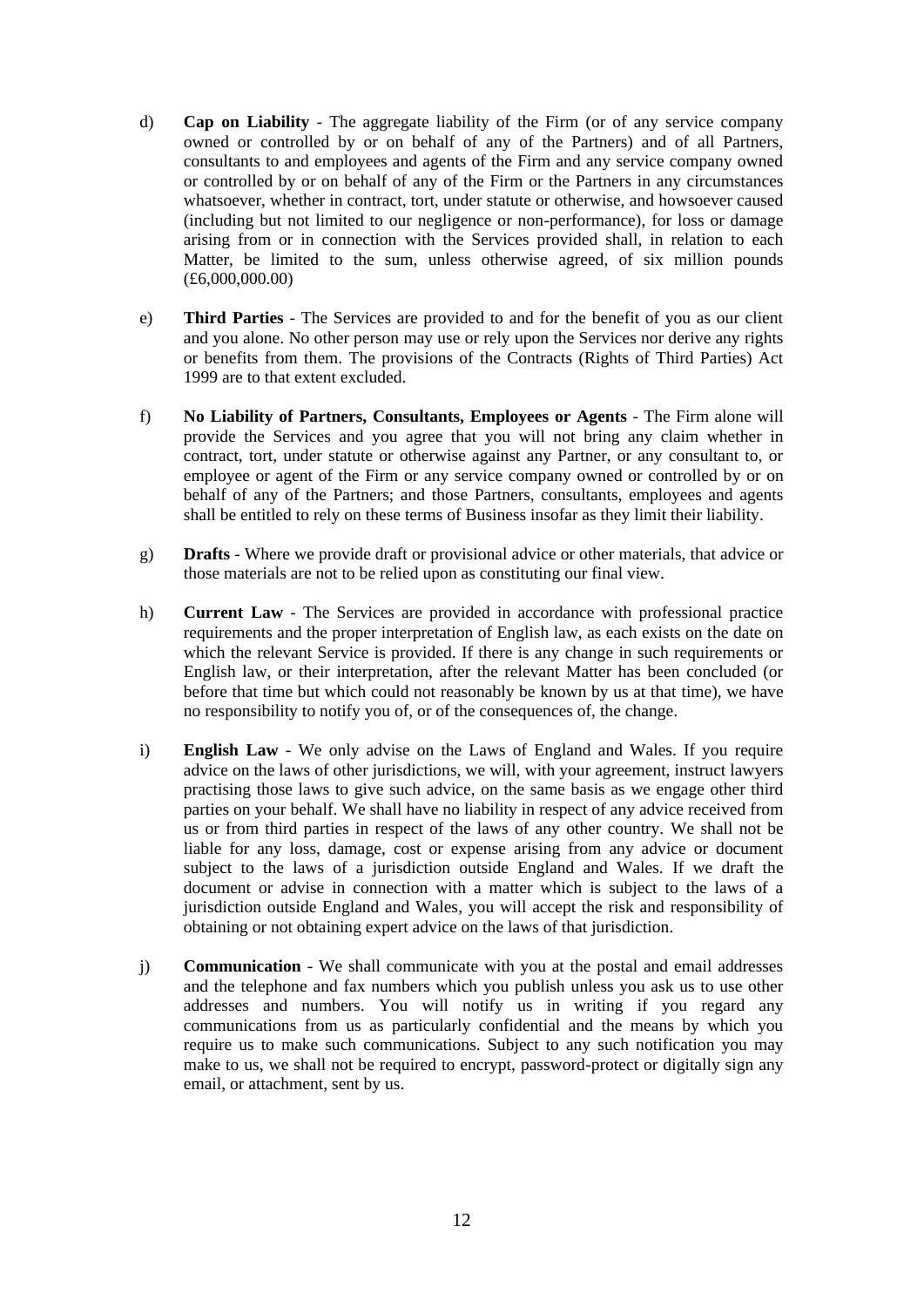- k) **E Mails** We shall not be responsible for any loss or damage arising from the unauthorised interception, re-direction, copying or reading of e-mails, including any attachments. We shall not be responsible for the effect on any hardware or software (or any loss or damage arising from any such effect) of any e-mails or attachment which may be transmitted by us (save to the extent caused by our negligence or wilful default).
- l) **Deadlines** We will try to meet any deadline we agree with you for the performance of any Services but, unless we agree otherwise in writing in relation to any time, date or period for delivery or performance by us, time shall not be of the essence, and we shall not be liable for any loss or damage to you or your Matter as a consequence of any delay.
- m) **Proportionate Liability** If you accept or have accepted any express exclusion and/or limitation of liability from any of your other professional advisers, our total liability to you arising out of the Services will not exceed the net aggregate of the amount for which we would otherwise have been liable after deducting any amount which we would have been entitled to recover from such adviser as a matter of law whether pursuant to statute or otherwise, but are prevented from doing so as a result of any such exclusion and/or limitation of liability.
- n) **Breach by You / 3rd Party actions and omissions** We shall not be liable for any loss, damage, cost or expense arising from any breach by you of your agreement with us or any act or omission of any other person. We shall not be liable for any loss, damage, cost or expense arising from any advice or opinion given to you by any third party (whether or not nominated or recommended by us).
- o) **Free Services** Where we do not charge for any Service provided to you we exclude any and all liability to you to in relation to ther Service the fullest extent permitted by law.
- p) **Tax** We are not qualified to advise you on the tax implications of transactions you instruct us to carry out or Matters we act on. We shall not be liable for any loss, damage, cost or expense arising from the taxation consequences of any actions or omissions. You must seek and rely upon the advice of appropriate tax experts in relation to taxation liabilities and consequences in relation to any Matter. If we do offer tax advice, this is on the understanding that it is very informal and general in nature, on the basis that we do not accept any liability for such tax advice, and you must accept the exclusive risk and responsibility of obtaining, or not obtaining, appropriate advice from a tax specialist.
- q) **Planning** We are not qualified to advise you on the planning implications of transactions you instruct us to carry out, or any Matter we act on. We shall not be liable for any loss, damage, cost or expense arising from the planning consequences of any actions or omissions. You must seek and rely upon the advice of appropriate planning experts in relation to planning consequences in relation to any Matter. If we do offer planning advice, this is on the understanding that it is very informal and general in nature, on the basis that we do not accept any liability for such planning advice, and you must accept the exclusive risk and responsibility of obtaining, or not obtaining, appropriate advice from a planning specialist.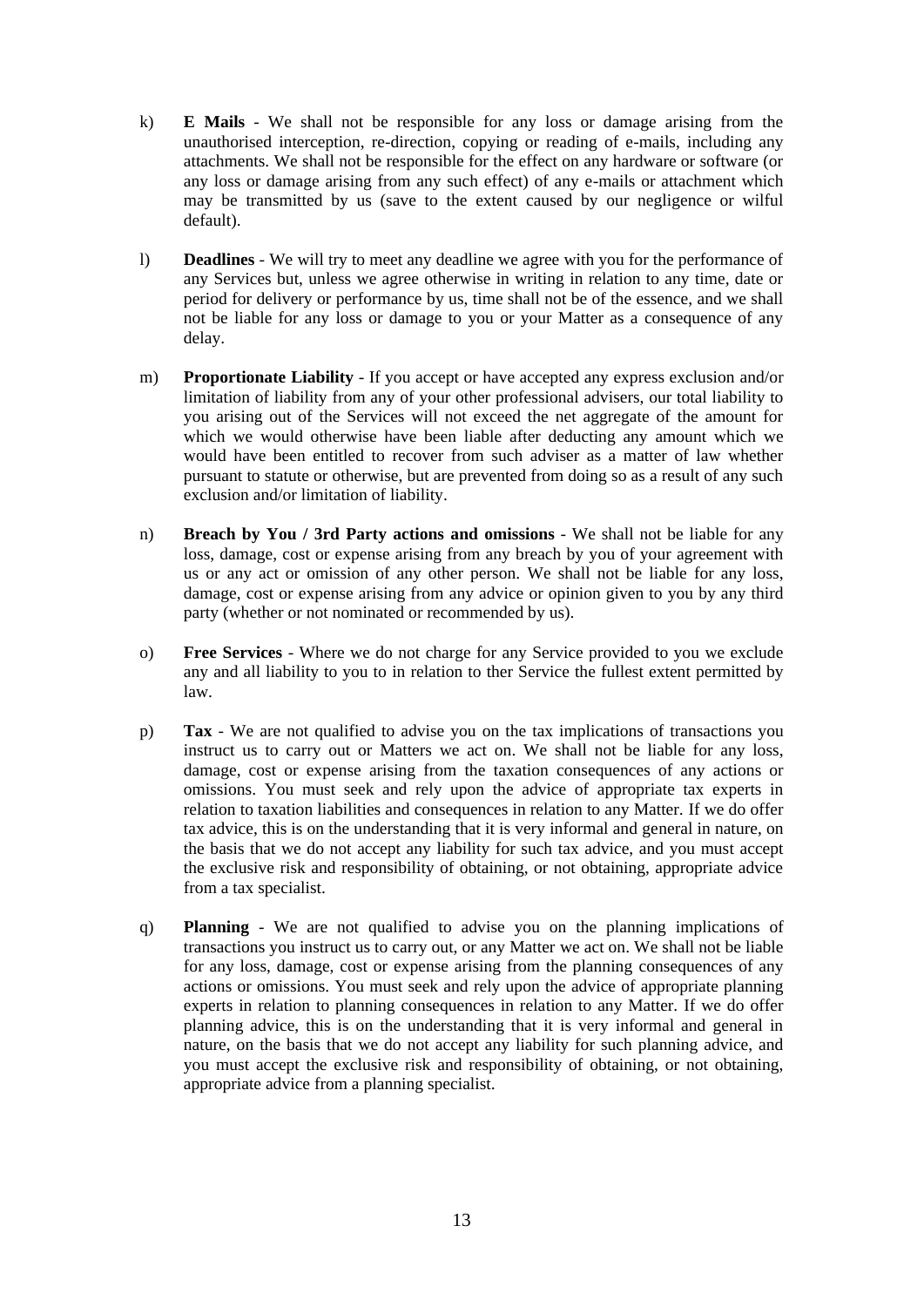- r) **Consequential, etc. Losses** We shall not be liable for any consequential, special, indirect or exemplary losses, damages, costs or expenses arising in any circumstances whatsoever, whether in contract, tort, under statute or otherwise, and howsoever caused (including but not limited to our negligence or non-performance). Without prejudice to the generality of the foregoing, we shall not be liable for any loss of profit, opportunity, income, production or accruals.
- s) **Exceptions** Nothing in these Terms of Business exempts us from liability arising from our fraud or from our negligence resulting in death or personal injury; or where, in the case of a contentious business agreement, law or regulation prohibits the exclusion of such liability. All of the provisions of these Terms of Business must be read subject to such exceptions.

# <span id="page-13-0"></span>17. **Termination**

- a) **Completion of Services** An agreement between you and us for the provision of defined Services ends on the completion of the provision of those Services. An openended agreement for the provision of Services ends three (3) months after the last date on which we provided Services to you. Unless new or different terms are agreed, our acceptance of instructions to perform Services for you subsequent to the ending of any agreement gives rise, from the time of acceptance of the instructions, to a new agreement on these Terms of Business. If we provide you free of charge with any Service, seminar, information, or other document after the ending of an agreement, such provision does not give rise to any obligation or liabilities on our part.
- b) **Early Termination** Either you or we may terminate the provision of all or any of the relevant Services at any time by giving written notice to the other. We will not do this without good and substantial reason, such as:
	- (1) the threat or risk of violence, injury or other danger to the physical, psychological or moral well-being of any of our personnel; or
	- (2) the discovery or creation of a Conflict of Interest; or
	- (3) your requesting us to break the law or any professional requirement; or
	- (4) the relationship of trust and confidence necessary between solicitor and client ceasing to exist between us; or
	- (5) your failure to pay to us any amount due, or money on account requested; or
	- (6) your insolvency; or
	- (7) your failure to give us adequate instructions; or
	- (8) our being forbidden to act by the National Crime Agency or other similar or successor agency; or
	- (9) our reasonable belief that our continuing to represent you may cause damage to the professional or personal reputation of our firm or any of its personnel; or
	- (10) any other breach by you of these Terms of Business.
- c) **Rights on Early Termination** On early termination, by either you or us, you will remain liable to pay all fees and expenses incurred before termination and due under our contract or due on the basis of the time spent at our usual hourly rates, whichever is the less, together with any further fees and expenses for work necessary to transfer our files to another adviser of your choice. All our rights set out in these Terms of Business shall continue to apply even if we terminate the agreement.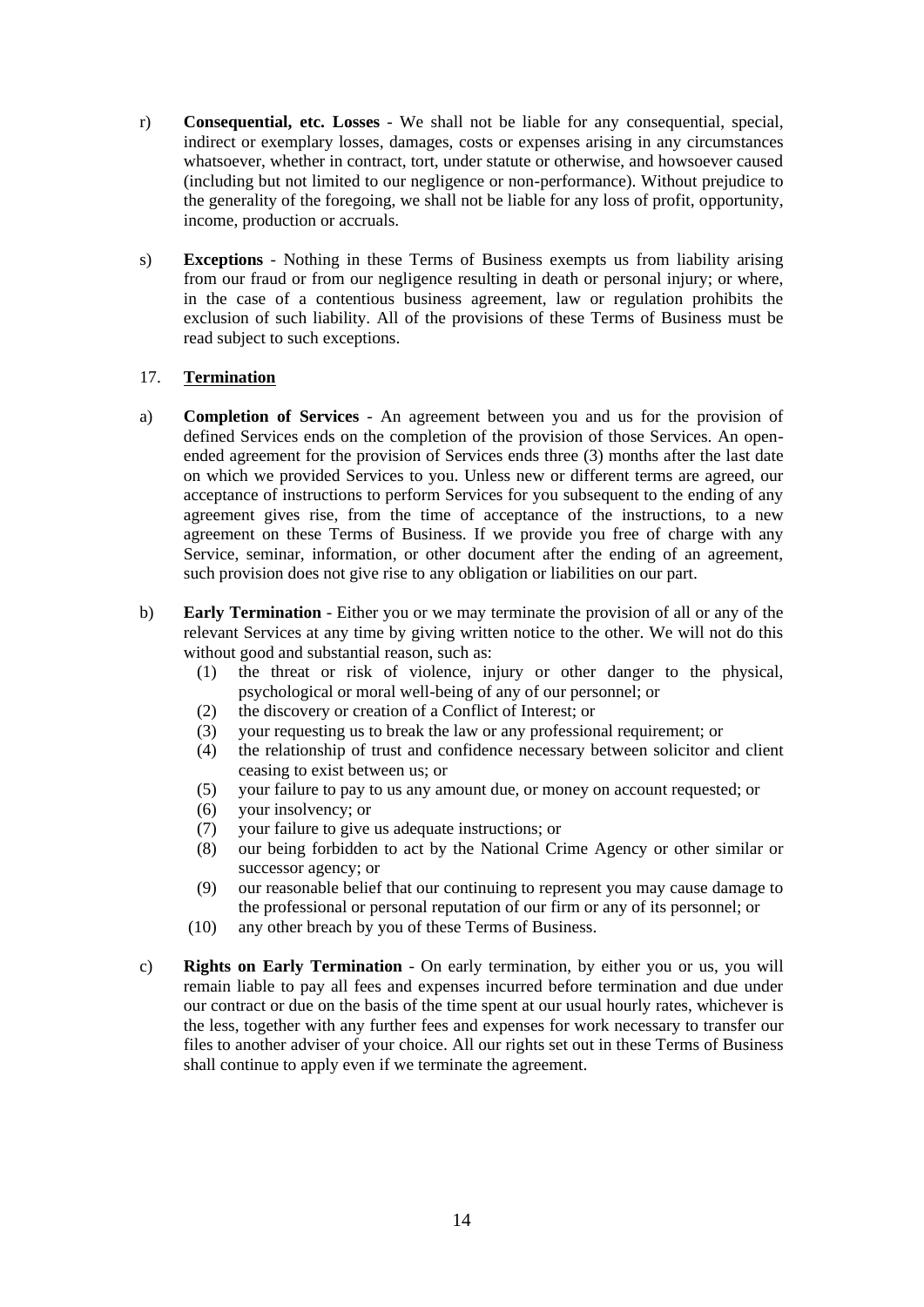# <span id="page-14-0"></span>18. **Know Your Client / Anti - Money Laundering Regulations / Proceeds of Crime Act**

- a) We are required to comply with the anti money laundering regulations and in particular to verify the identity and permanent address of all new Clients. This is to ensure that the policy adopted worldwide by Financial and Government Authorities to prevent the use of laundering systems to disguise the proceeds of crime is achieved.
- b) If you are a new client or an existing client who has not previously supplied information, you are requested to supply the following information/documentation in respect of each individual client:
	- Full Name and Title
	- Date of Birth
	- Nationality
	- Occupation
	- Address and Telephone Number
	- Details of all directorships held
	- Unique Taxpayer Reference (UTR) number
	- Passport/Full UK Driving Licence with photocard counterpart.
	- Bank, credit card statement or utility bill (not mobile phone) less than 3 months old.
- c) For corporate clients (limited companies or LLPs) we will also require:
	- Documents for each Director/ Member and Company Secretary for Limited Company or LLP as noted above.
	- Certificate of Incorporation
	- Memorandum and Articles of Association
	- Last Annual Return
	- Last Annual Accounts
	- Other Statutory information filed at Companies House since the last Annual Return.
	- VAT Registration Certificate (if available)

For UK corporate clients, we should be able to download many of these documents from Companies House.

For non-UK corporate clients, you must provide such documents or their equivalents. We may also require a legal opinion or some other certification in relation to your instructions to us or in connection with your Matter.

d) Under the provisions of the Proceeds of Crime Act 2002 ('POCA'), we may be required to make a report to the relevant authorities if at any time we become aware of or suspect (whether from you or any other person) the existence of the proceeds of crime in relation to any Services on which we are engaged. Our obligation to make such a report will, in certain circumstances, override our duty of solicitor/client confidentiality and we may not be permitted to inform you whether or not we have made, or might intend to make, such a report.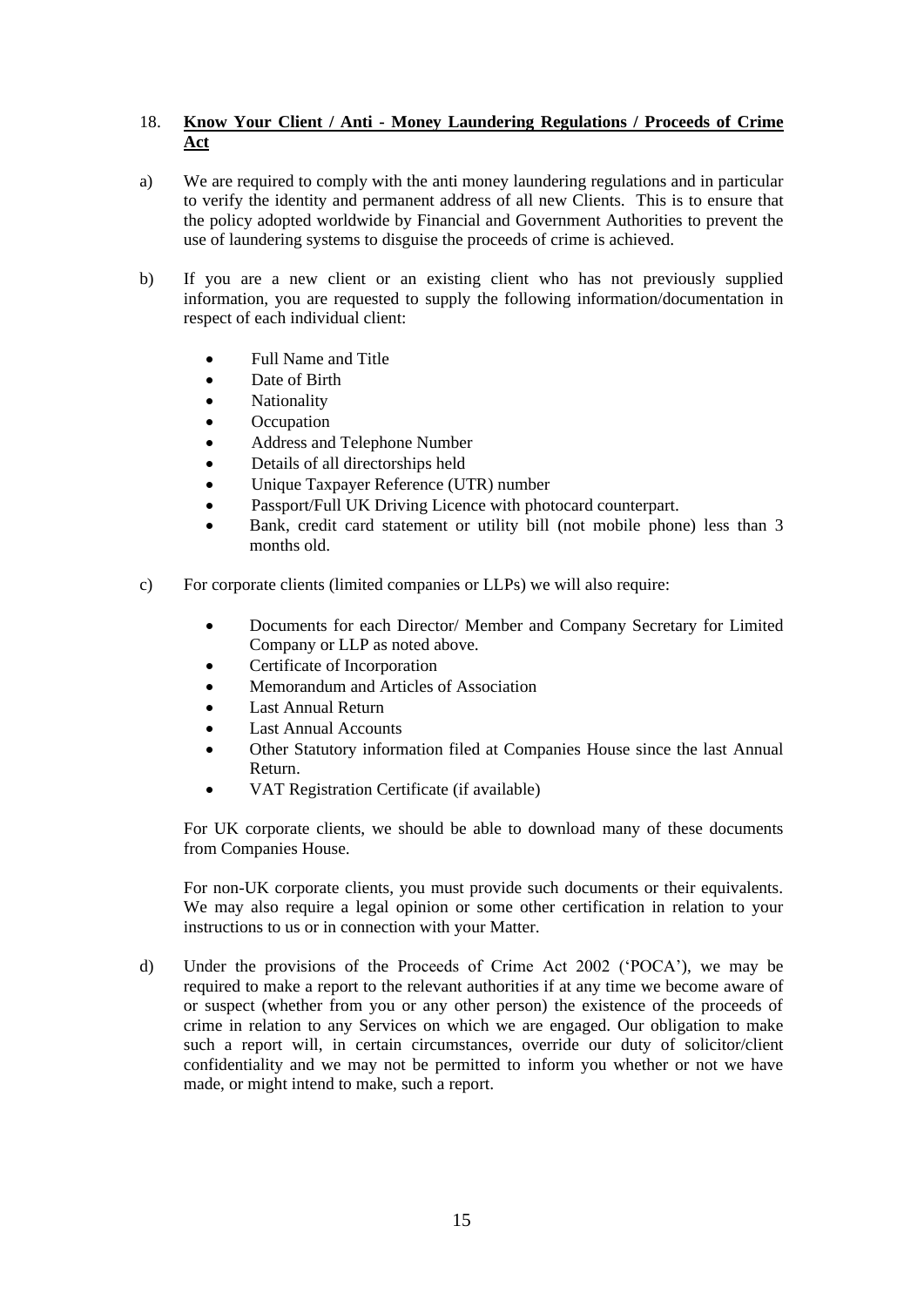e) We may terminate the provision of any Services to you, or be instructed to do so by the relevant authorities, if you fail to comply with your obligation to provide evidence of identity or we suspect that you or any other party connected with you or with the Matter is involved in activities proscribed by POCA.

# <span id="page-15-0"></span>19. **Equal Treatment / Equality and Diversity**

Consistent with our internal policies and procedures, we will not discriminate in the way we provide our Services on the grounds of race, colour, religion, belief, nationality (including citizenship), ethnic or national origin, sexual orientation, gender, age, disability, gender re assignment, marital status (marriage or civil partnership), pregnancy and maternity.

# <span id="page-15-1"></span>20. **Financial Services / Insurance mediation**

- a) If during the course of the matter upon which we are advising you, you need advice on investments, we may have to refer you to someone who is authorised by the Financial Conduct Authority, as we are not. However, as we are regulated by the Solicitors Regulation Authority, we may be able to provide certain limited investment services where these are closely linked to the legal work we are doing for you and on the basis that we are included on the register maintained by the Financial Conduct Authority. The register can be accessed via the Financial Conduct Authority website at [www.fca.org.uk.](http://www.fca.org.uk/) As we are on this register we can carry on insurance mediation activity, which is broadly the advising on, selling and administration of insurance contracts.
- b) If you have any problem with the insurance mediation services we have provided for you, then please let us know. We will try to resolve any problem between ourselves. If for any reason we are unable to resolve the problem between us, then you should note that we are regulated by the Solicitors Regulation Authority and so complaints and redress mechanisms are provided through the Solicitors Regulation Authority and the Legal Ombudsman.
- c) The Law Society is a designated professional body for the purposes of the Financial Services and Markets Act 2000, but responsibility for regulation and complaints handling has been separated from the Law Society's representative functions. The Solicitors Regulation Authority is the independent regulatory body of the Law Society and the Legal Ombudsman is the independent complaints handling body of the Law Society. For contact details of the Legal Ombudsman please refer to the Complaints section of these Terms of Business.

# <span id="page-15-2"></span>21. **Severability**

Each of these Terms of Business shall be severable and distinct from the others and if any term is held to be illegal, invalid or unenforceable, in whole or in part, the remaining terms shall not be affected.

# <span id="page-15-3"></span>22. **Complaints Procedure**

a) **Scope** - All claims, complaints and disputes arising out of or in connection with the Services ('Disputes') will be resolved pursuant to this section.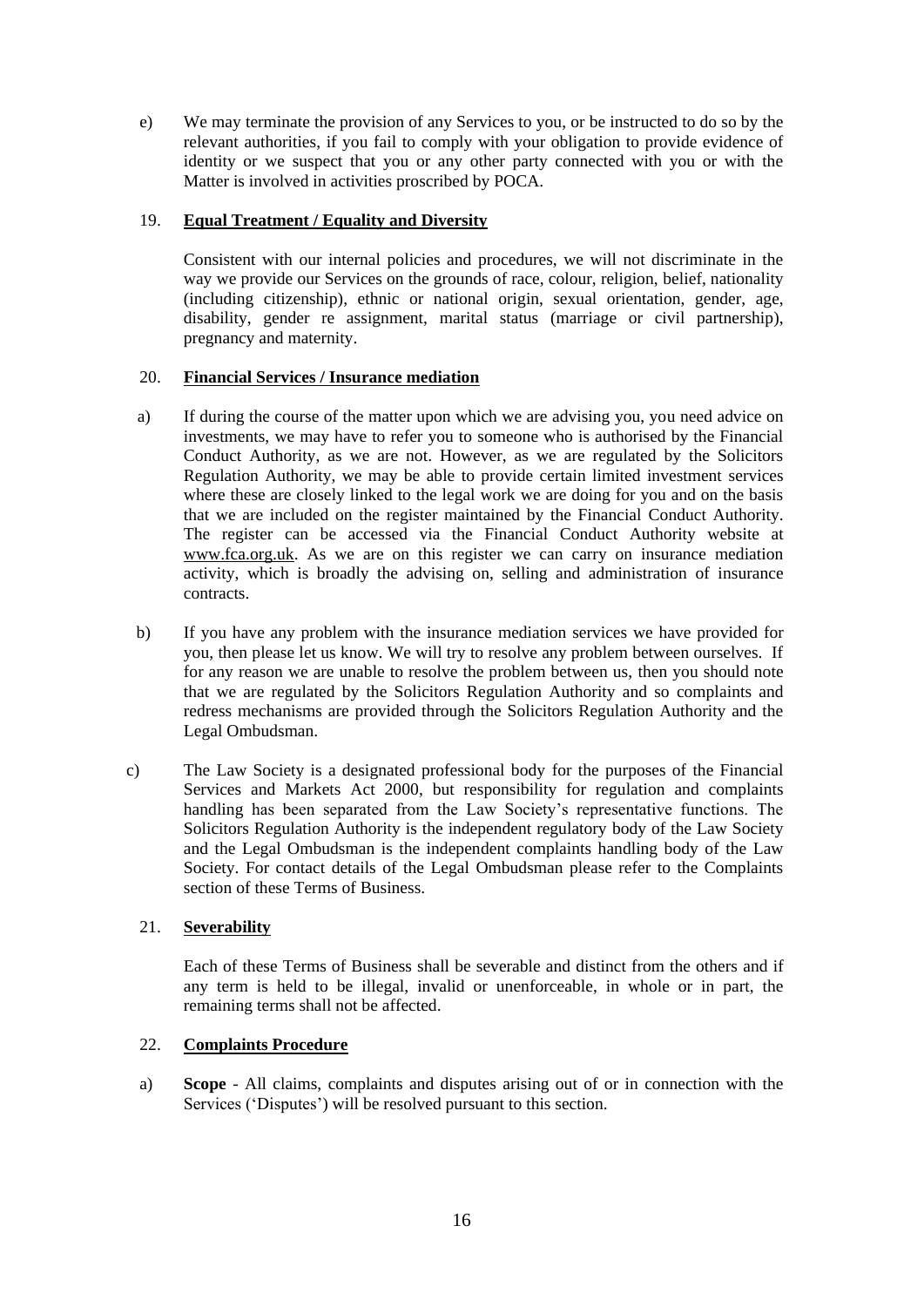- b) **Complaints Procedure** We hope you will have no complaint. To underline how seriously we take complaints, we have a set Complaints Procedure which can be summarised as follows. A copy of our full complaints procedure is available on request.
	- (1) If you have any complaint or observation (good or bad) about our service, please say so.
	- (2) Raise any complaint first with the Fee Earner assigned to your matter, including any complaint about your bill.
	- (3) If this does not resolve it satisfactorily, tell the relevant Head of Department.
	- (4) If this does not resolve it satisfactorily, contact Anup Vyas the Partner nominated by the Firm to ensure prompt and thorough investigation of any complaint.
	- (5) If still unresolved at this stage, you may take your complaint to the Legal Ombudsman. Normally, you will have to bring your complaint to the Legal Ombudsman within: 6 months of receiving a final response from us about your complaint; and 6 years from the date of the act or omission giving rise to the complaint; alternatively 3 years from the date you should reasonably have known there was cause for complaint.
	- (6) The contact details of the Legal Ombudsman are:

PO Box 6806 Wolverhampton WV1 9WJ Telephone: 0300 555 0333 [www.legalombudsman.org.uk](http://www.legalombudsman.org.uk/) Email: [enquiries@legalombudsman.org.uk](mailto:enquiries@legalombudsman.org.uk)

- c) **Exclusions** We shall not be obliged to comply with the Complaints Procedure in relation to any Dispute in which we seek:
	- (1) an order or award (whether interim or final) restraining you from doing any act or compelling you to do any act; or
	- (2) a judgment or award for a liquidated sum to which there is no arguable defence (provided that the exception shall cease to apply and the Dispute may be referred to arbitration on the application of either party if the court decides that you should have permission to defend the claim); or
	- (3) the enforcement of any agreement reached or any binding order, award, determination or decision made,
	- (4) nor shall anything in this paragraph inhibit us at any time from serving any form of demand or notice or from commencing or continuing with any bankruptcy, winding up or other insolvency proceedings.
- d) **Regulator** Nothing in this Terms of Business shall prevent you at any time from referring any Matter to the body or bodies for the time being charged with the regulation of solicitors. The Solicitors Regulation Authority can help if you are concerned about our behaviour. This could be for things like dishonesty, taking or losing your money or treating you unfairly because of your age, a disability or other characteristic.
- e) **Bills** If our bill is for non-contentious business and our fee shown in this bill is not more than £50,000, under the Solicitors (Non-Contentious) Business Remuneration Order 1994, you have the right to require us within one month of the receipt of the bill to obtain a Remuneration Certificate from the Law Society stating that in their opinion the cost charged are fair and reasonable or what other sum may be fair and reasonable. If you ask us to obtain a Remuneration Certificate, then unless we already hold the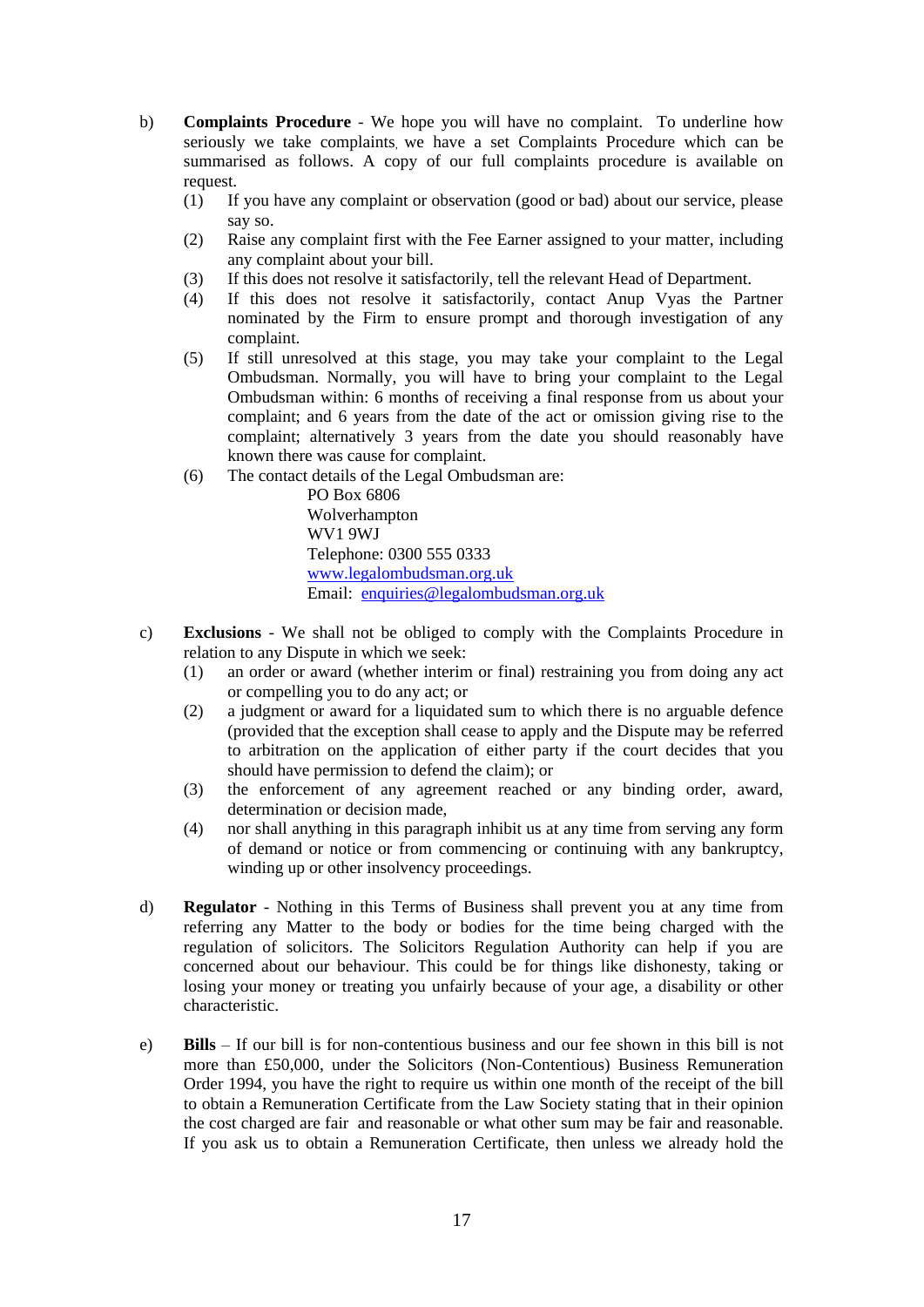money to cover these you must first pay: (a) half our fee shown in the bill; (b) all the VAT shown in the bill; (c) all paid disbursements shown in the bill. However you may ask the Law Society to waive this requirement. You would have to show that exceptional circumstances apply in your case.

f) There are also provisions in section 70,71 and 72 of the Solicitors Act 1974 relating to assessment of costs on contentious matters which gives you the right to have the bill checked by an Officer of the High Court.

### <span id="page-17-0"></span>23. **Law and Jurisdiction**

The terms on which we provide Services to you are governed by, and shall be construed in accordance with, English Law. You and we each agree to submit to the exclusive jurisdiction of the English courts, provided that we may in our sole and unfettered discretion commence proceedings against you in any other Court.

# <span id="page-17-1"></span>24. **Quality Standards**

Due to our own internal quality standards and us achieving Lexcel accreditation, Conveyancing Quality Scheme (CQS) and other accreditations, we are subject to periodic checks by outside assessors. This could mean that your file may be selected for checking, in which case we would need your consent for inspection to occur. All inspections are, of course, conducted in confidence. If you prefer to withhold consent, work on your file will not be affected in any way. Since very few of our clients do object to this we propose to assume that we do have your consent unless you notify us to the contrary. We will also assume, unless you indicate otherwise, that consent on this occasion will extend to all future matters which we conduct on your behalf. Please contact us if we can explain this further or to advise us if you do not want your file to be reviewed.

#### <span id="page-17-2"></span>25. **Provisions Relating to Property Transactions**

- a) **Stamp Duty Land Tax ('SDLT')** SDLT is a compulsory self assessment tax on UK Land transactions. In any transactions involving land, a Land Transaction Return must be completed and submitted to HM Revenue and Customs ('HMRC'). The Buyer or tenant must sign the Land Transaction Return personally. Therefore while we will prepare your return on your behalf, it is your responsibility to ensure that the information contained in the return is correct and complete. You must keep a record of the Land Transaction Return for six years after the transaction. You should be aware that HMRC may raise enquiries and demand additional information and documents from you after submission of the return.
- b) **Planning in property transactions** We will not advise you on the planning implications of any property purchase or other property related transaction, unless we specifically agree in writing to do. However in respect of property purchase transactions we would normally report to you on any relevant information provided by the results of the 'local search'.
- c) **Physical Inspections, Valuations, Surveys, Mortgages** It is not our responsibility to carry out a physical inspection of any property nor advise on the valuation of the property nor the suitability of your mortgage nor any other financial arrangements.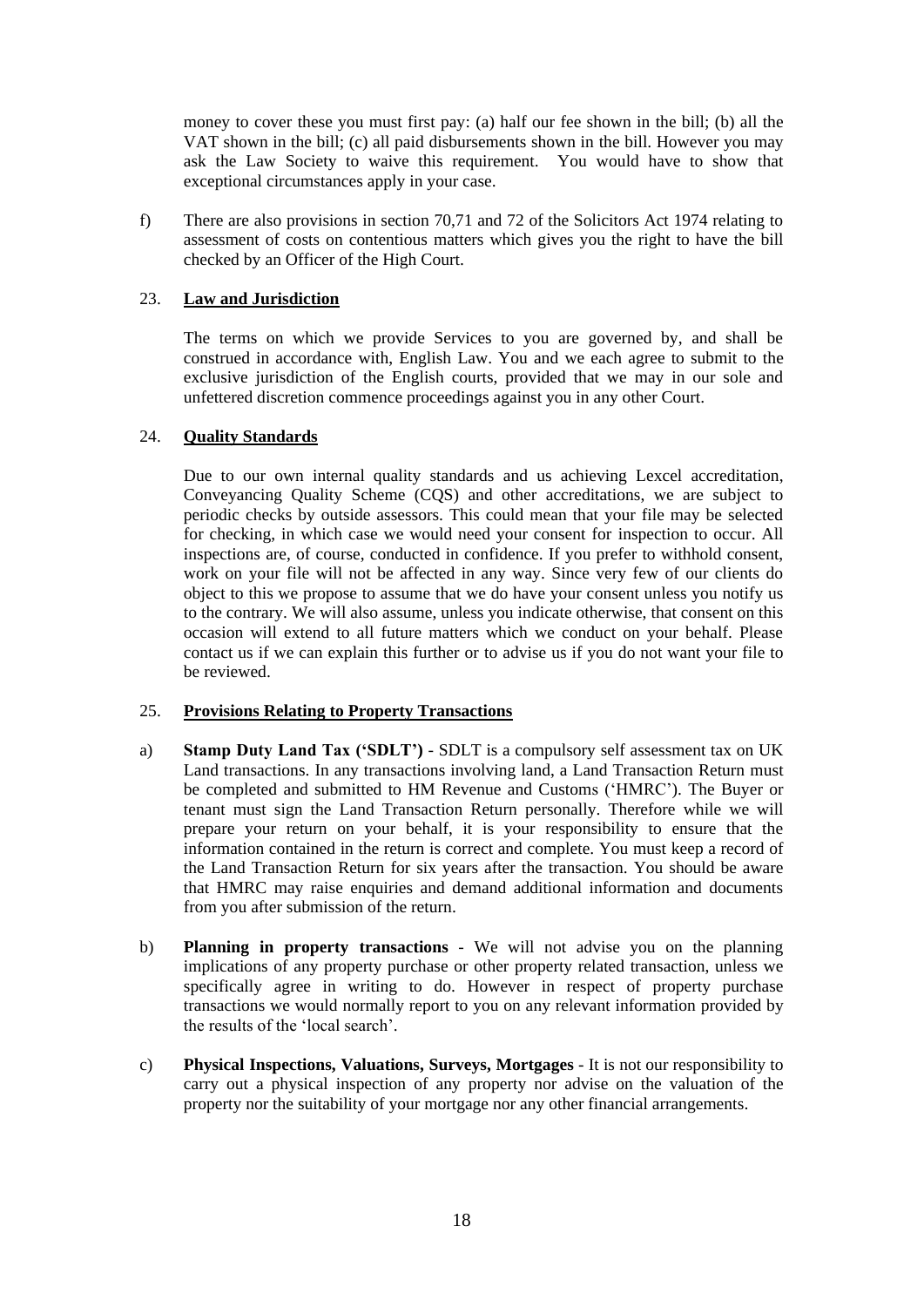- d) **Environmental Issues** We shall not advise generally on environmental liabilities where we shall assume, unless you tell us to the contrary, that you are making your own arrangements for any appropriate environmental survey or investigations. We may, however, obtain a desk top survey or environmental search which we shall forward to you. Whilst we may highlight certain result arising from such a report, we are not experts in this field. We are not qualified to advise on the results of any search made in that respect or the implications of it. We exclude all liability in connection with or as a consequence of any failure on your part to read any environmental report or to take follow-up action suggested in such a report.
- e) **Lender**  If we are instructed on purchase and we are also acting for your proposed lender, we have a duty to (and you authorise us to) reveal fully to your lender all relevant facts about the purchase and the mortgage. This includes any differences between your mortgage application and information we receive during the transaction, any cash back payments or discount schemes that a seller is giving to you.
- f) **Asbestos** Pursuant to the Asbestos at Work Regulations, anyone with the responsibility for maintenance and repair of non domestic premises (which includes tenants) are subject to various duties. For example, reasonable steps must be taken to assess whether asbestos is present in the premises; an up to date asbestos register must be maintained; an asbestos management plan must be implemented; where asbestos is in existence, there is a duty to disclose this to anyone who may come into contact with or work on it. The Health & Safety Executive will enforce these obligations. Sanctions for breach include up to 2 years imprisonment and an unlimited fine. In light of the foregoing, we recommend that a specialist survey be carried our prior to exchanging contracts to buy property, or taking a lease of property, in order to assess the asbestos risk and that appropriate consultants are retained thereafter in order to help ensure compliance with the regulations.
- g) **Disability** Under various disability legislation and regulations, reasonable steps must be taken to make services in and around buildings available to disabled people. There is a duty to make alterations to physical barriers to make them accessible to disabled people. Again, we advise that prior to committing yourself, specialist advise is obtained in relation to such matters in orders to assess the extent and cost of any changes required by the legislation.

#### <span id="page-18-0"></span>26. **Provisions Relating to Litigation and Other Work in Relation to Disputes**

This section contains important information which we are professionally obliged to give you where the Matter relates to litigation or the resolution of disputes by other means (including a non-contentious Matter which becomes contentious, or gives rise to further instructions on a contentious Matter).

#### **a) Costs Risk**

- (1) In litigation matters, the Court may decide to order one party to pay the costs of the other. The Court usually orders the unsuccessful party to pay all or a part of the successful party's costs, although there is no certainty about this. The successful party usually recovers a proportion of its costs from the unsuccessful party, although there is no certainty about this.
- (2) You will still be liable to pay our costs in full, even if the other party fails to pay the costs awarded to you by the Court.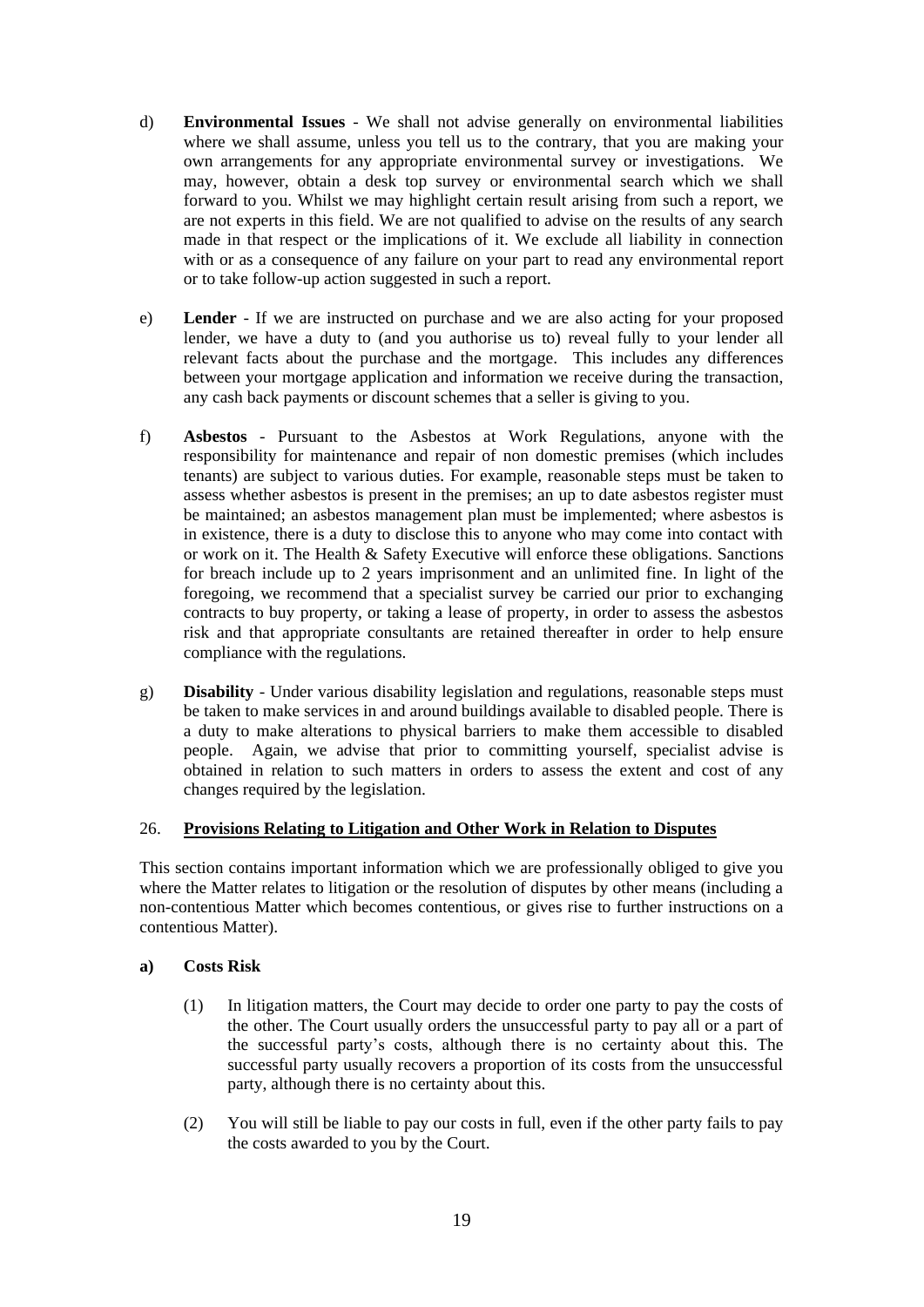- (3) If you lose the case, you may have to pay the other side's costs.
- (4) It is not usually possible for you to withdraw from the case without dealing with the issue of those costs.
- (5) You should be aware that if you make an interim application to Court which does not succeed, you may have to pay the other side's costs, usually within two (2) weeks.
- (6) Costs awarded have to be proportionate to the value of the dispute and, in the ordinary course, recovered costs from the other side rarely exceeds sixty to seventy per cent (60-70%) of actual expenditure.
- (7) Issues which the Court may take into account in assessing the costs payable or recoverable include:
	- efforts made before and during the proceedings to try to resolve the dispute, including the appropriate use of mediation and other alternative dispute resolution procedures;
	- the effects of payments into court and offers of settlement;
	- the complexity and size of the Matter and the difficulty or novelty of the questions raised;
	- the skill, effort, specialised knowledge and responsibility involved;
	- the time spent;
	- the place and circumstances in which the work was done.
- (8) If the other side is or becomes legally aided, it is highly unlikely that you will recover your costs, even if you are successful.
- (9) If your opponent's solicitors are undertaking the case on a conditional fee agreement, your liability to pay their costs in the event you lose may be substantially increased and could be doubled by reason of having to pay their 'success fee' on top of their 'base costs'. In addition you may be liable to reimburse a substantial 'after the event' insurance premium.
- b) **Legal Expenses Insurance** Legal expenses insurance may be included in your contracts of insurance and you should check your policies to see if you are covered. Your policy may cover your costs and/or your liability to pay the other side's costs. If you believe you are covered, please discuss this with us so that we can assist you in notifying your insurer. If you do not have legal expenses insurance, you may be able to purchase insurance to cover you in the event that you have to pay the other side's costs.
- c) **Conditional Fee Agreements** A conditional fee agreement is an agreement whereby we would be entitled to charge you an increased fee if you were successful, and would charge you no fee or a reduced fee if you were not successful. You might be able to take out an insurance policy to cover you in the event that you are ordered to pay the other side's costs. You would usually be able to recover this insurance premium and any sums you paid to us from the other side if you are successful. Not all Matters are suitable for this type of conditional fee arrangement, but we are happy to discuss this further with you at your request.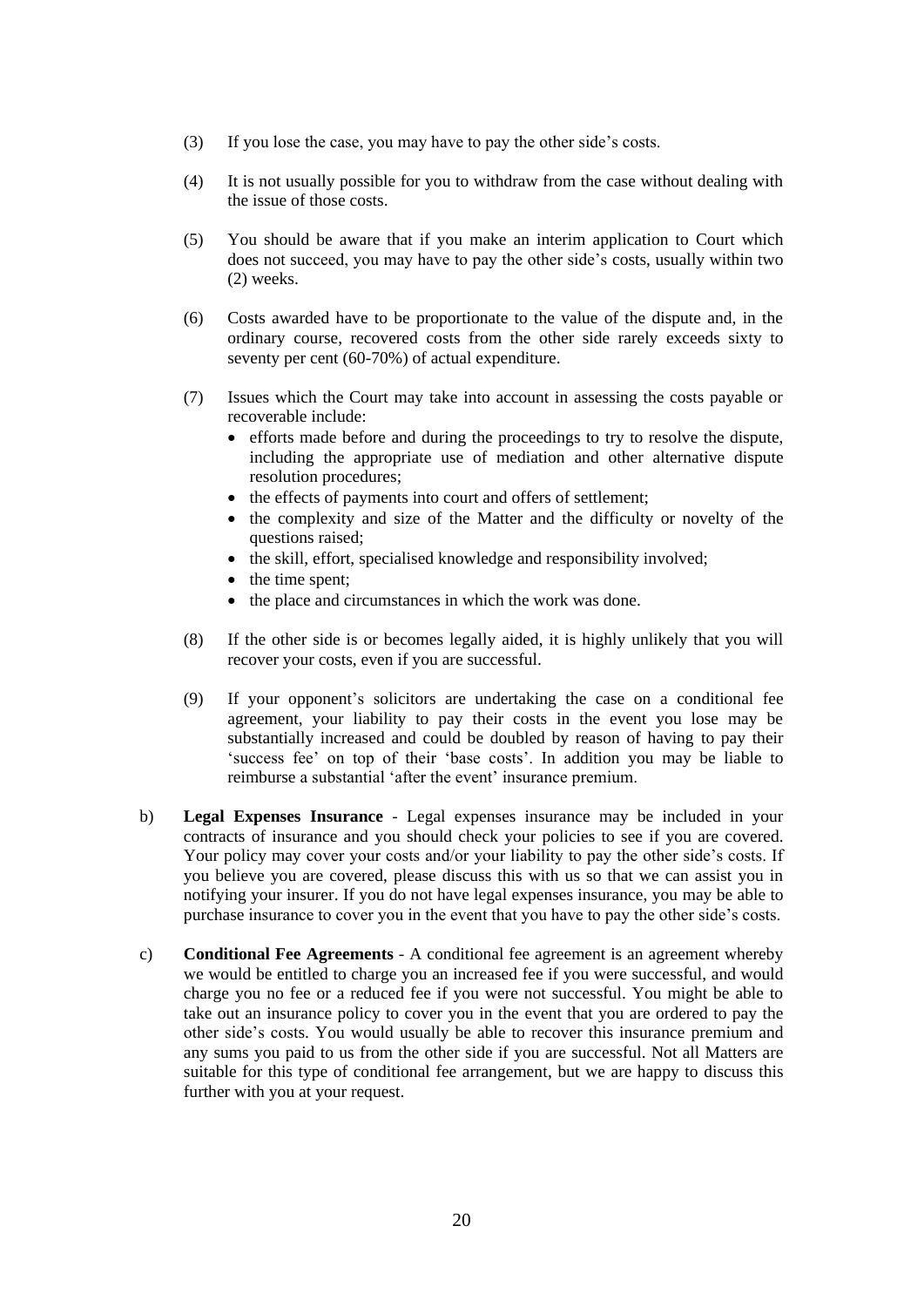- d) **Statements of Truth** Under the Civil Procedure Rules, all statements of case (the term for pleadings which includes documents such as claim forms, defences and witness statements) and certain other documents must be verified by a statement of truth to the effect that the party putting forward the document believes the facts stated in it are true. Making a false statement of truth is potentially a contempt of Court. Whilst a statement of truth can be signed by you or your legal representative, it is our policy that you should sign your own Statement of Truth.
- e) **Attendance at Hearings** Please be aware that, under the Civil Procedures Rules, the Court can order you to attend hearings. We will discuss this with you further as your case progresses.
- f) **Alternative Dispute Resolution** As part of the active management of a case under the Civil Procedure Rules, both the Courts and the parties in a dispute are required to consider the use of alternative dispute resolution ('ADR') if it is considered appropriate to help to resolve the dispute. ADR includes methods of dispute resolution such as mediation, adjudication and expert determination. There have been occasions when the Courts have imposed costs penalties on parties who unreasonably refuse to consider ADR. We will discuss both the methods of ADR and any possible costs implication further with you if and when it becomes appropriate.

#### <span id="page-20-0"></span>27. **Regulations affecting your cancellation rights**

- a) You have certain right to cancel our engagement under The Consumer Contracts (Information, Cancellation and Additional Charges) Regulations 2013. If we have not met you either in person (because, for example, instructions and signing of the contract documentation is taking place by telephone/mail, e mail or on-line – i.e.: by way of a "distance" contract) or we have taken instructions and a contract has been concluded away from our business premises (because, for example, we have met with you at home - i.e.: by way of an "off-premises" contract) and the contract was entered into on or after 14 June 2014, you have the right to cancel this contract within 14 calendar days of entering into the contract without giving any reason.
- b) The cancellation period will expire after 14 calendar days from the day of the conclusion of the contract.
- c) To exercise your right to cancel, you must inform us Vyman Solicitors Limited whose office address, telephone number, email address and fax number are as stated in the Client Care Letter sent to you at the start of the matter, of your decision to cancel this contract by a clear statement (e.g.: a letter sent by post, fax or e mail).
- d) To meet the cancellation deadline, you must send your communication concerning your exercise of the right to cancel before the cancellation period has expired.
- e) Should you require the work to be commenced within the 14 calendar day cancellation period, you must provide your agreement to that in writing, by e mail, post or fax to enable us to do so. By signing and returning a copy of the Client Care Letter sent to you, you are providing your agreement in writing to enable us to commence work within the 14 calendar day cancellation period. Where you have provided your consent for work to commence within the 14 calendar day cancellation period and you later exercise your right to cancel, you will be liable for any costs, VAT and disbursements incurred up to the point of cancellation. Unless you make an express request for us to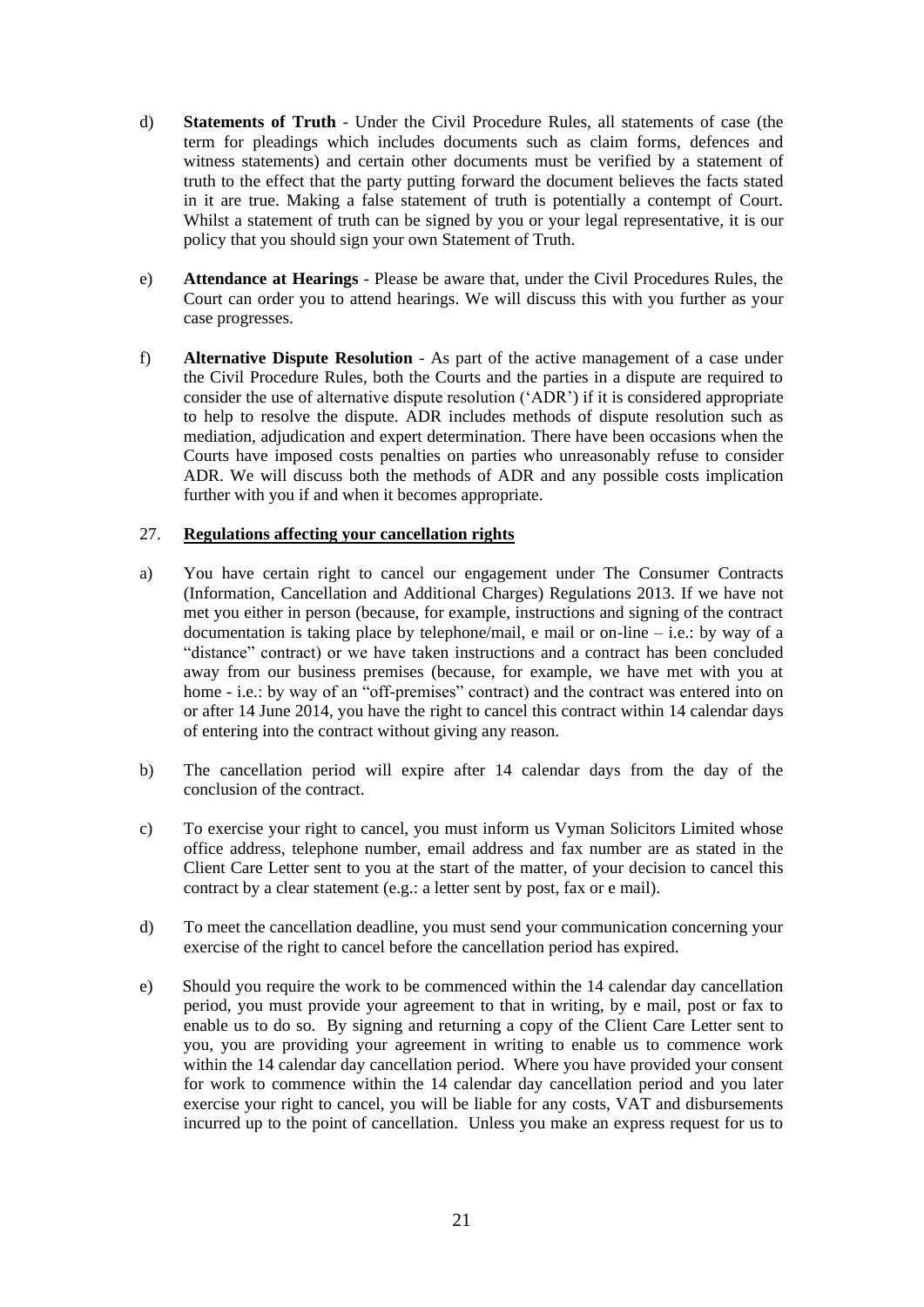commence work within the 14 day period (i.e. by signing and returning copy of your Client Care Letter, we will not be able to undertake any work during that period.

### <span id="page-21-0"></span>28. **Professional Indemnity Insurance**

- a) We have a legal duty to tell you about our professional indemnity insurance. We have an obligation to carry such insurance and details of our current qualifying insurers can be inspected at our registered Office.
- b) The insurance covers our practice carried on from our offices in England and Wales and will extend to acts or omissions wherever in the world they occur.

# <span id="page-21-1"></span>29. **Financial Services Compensation Scheme ('FSCS')**

- a) We currently hold our client account funds in National Westminster Bank Plc.
- b) The FSCS is the UK statutory compensation scheme for customers of financial services providers. The FSCS can pay compensation to consumers if the financial service provider is unable to meet to claims against it. The amount the FSCS can pay compensation will be limited to £85,000.
- c) The £85,000 FSCS limit will apply to each individual client so if you hold other monies yourself in the same bank as our client account, the limit remains £85,000 in total. It is advisable to check with your own bank as some banks now trade under different brands.
- d) In certain limited cases, the FSCS will provide *natural persons only* protection for 'temporary high balances' of up to £1 million for up to 6 months. This will include real estate transactions and proceeds from inheritance.
- e) In the event of a bank failure you agree to us disclosing details to the FSCS.
- f) In the event of a banking failure it is unlikely that this Firm would be held liable for any losses of client account money.
- g) We exclude liability to the fullest extent permitted by law in respect of any loss suffered by you as a consequence of us holding funds on your behalf in a financial institution.

#### <span id="page-21-2"></span>30. **Legal Aid**

- a) We only undertake Legal Aid work in criminal matters. We do not undertake any civil legal aid work.
- b) However it is important that you are aware of civil Legal Aid. Civil Legal Aid may be useful to a litigant because, if he loses, his liability is usually limited to his meanstested contribution, and it is unlikely the Court will allow the winner to recover any costs against him. However, Legal Aid is not free. It is like a loan secured by a 'statutory charge' (similar to a mortgage) over any assets (e.g. a home or other property) that the assisted party recovers or preserves. This 'statutory charge' may also be subject to interest.